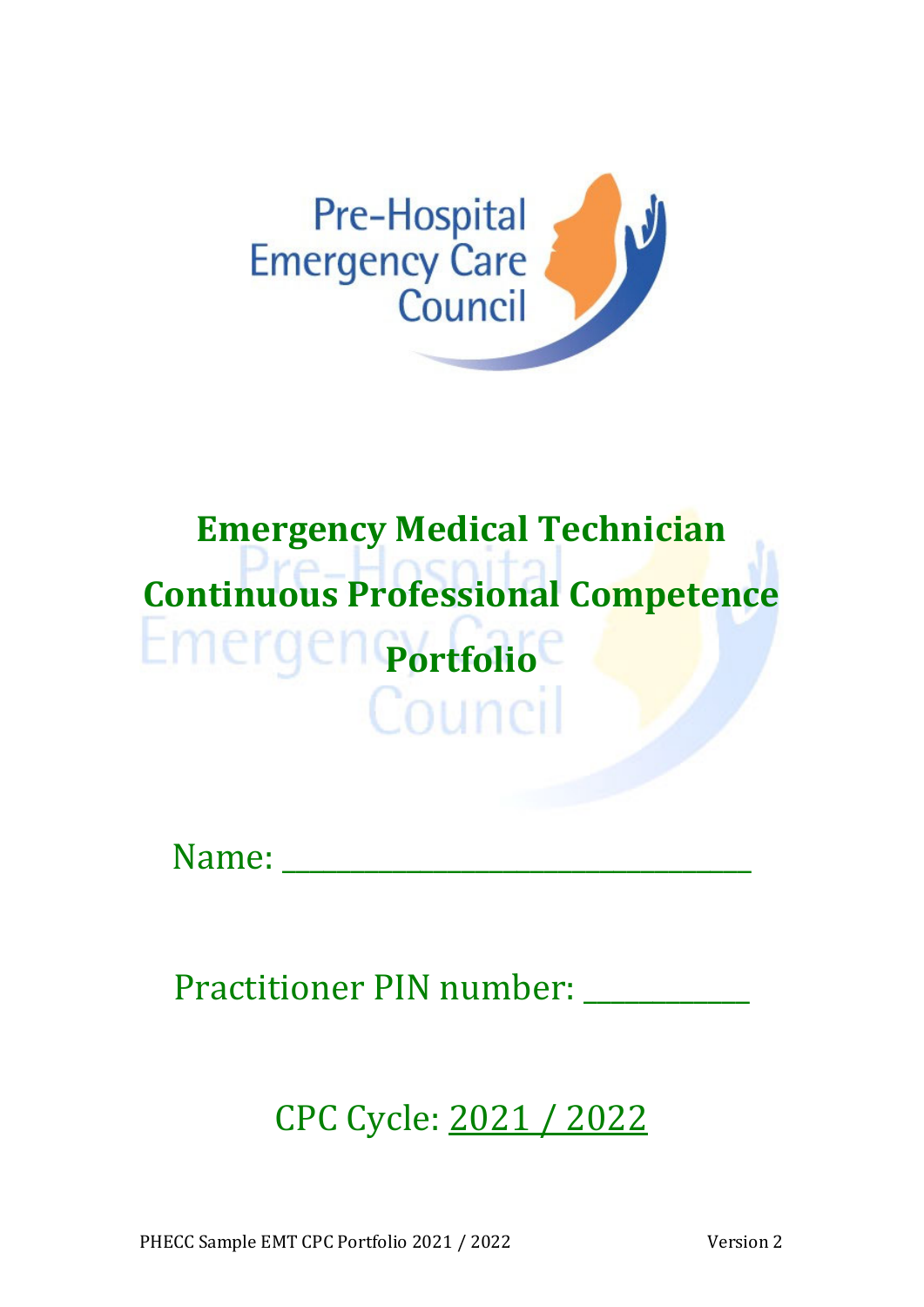#### **Declaration by Practitioner of their Commitment to Continuing Professional Development**

*I hereby declare that I am committed to maintaining my professional competence by continually updating and developing my professional knowledge, skills and attitudes. I intend to achieve this by actively participating in a Continuing Professional Competence Scheme, as outlined by the Pre‐Hospital Emergency Care Council of Ireland.*

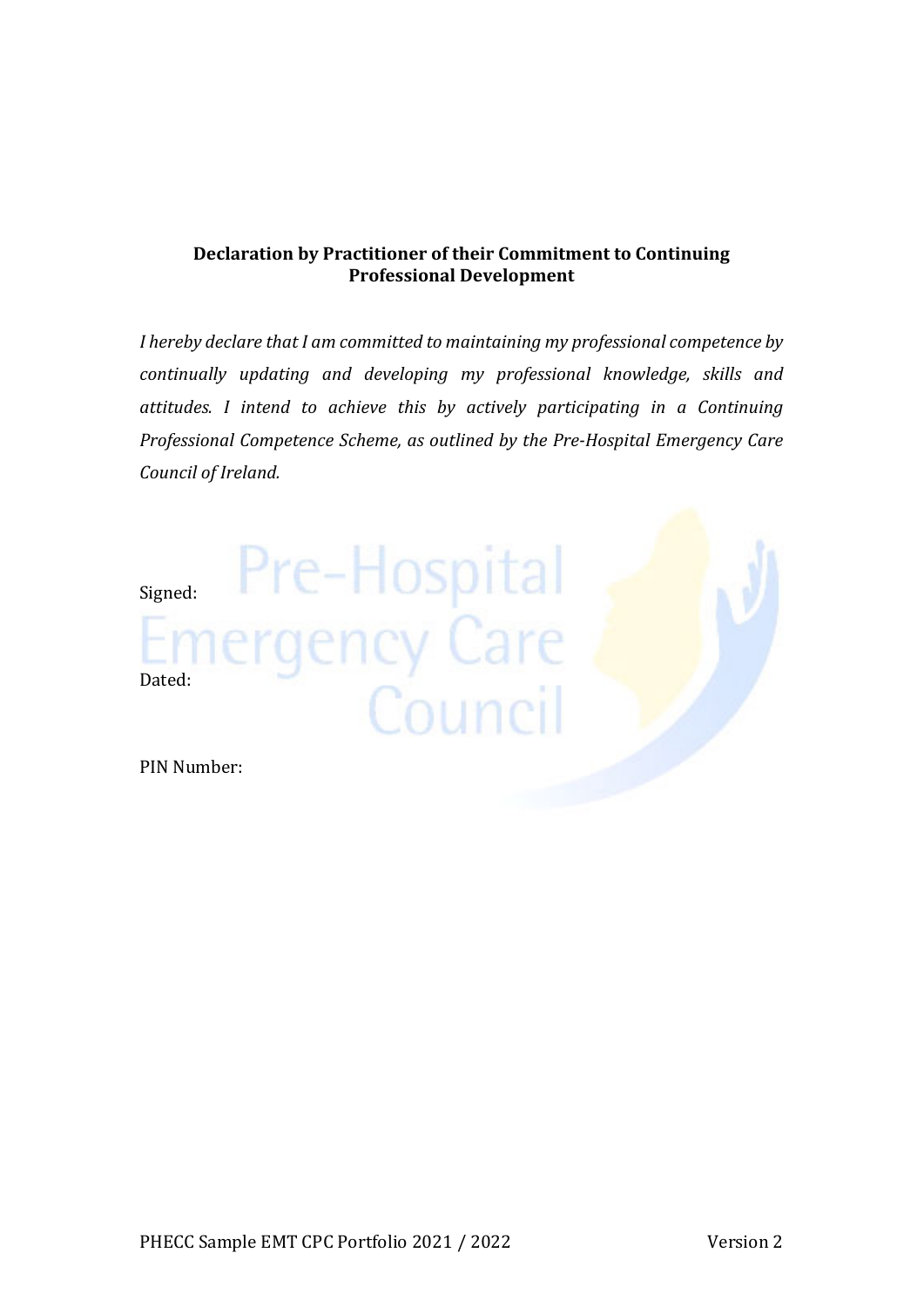#### **Section 1 – Practice Status**

- **1.1 Practice Statement –** This clarifies the environment in which you practice. It lists;
	- The main service provider with whom you practice
	- The location where you practice
	- The capacity with which you practice (paid or voluntary)

 NOTE: If you practice with a second or subsequent CPG organisation then you should also list them in this section.

**1.2 A statement of context ·** This is an introductory **statement explaining** the context in which you collect evidence and record experience as a practicing EMT. You must include this statement of context as the first part of your learning portfolio.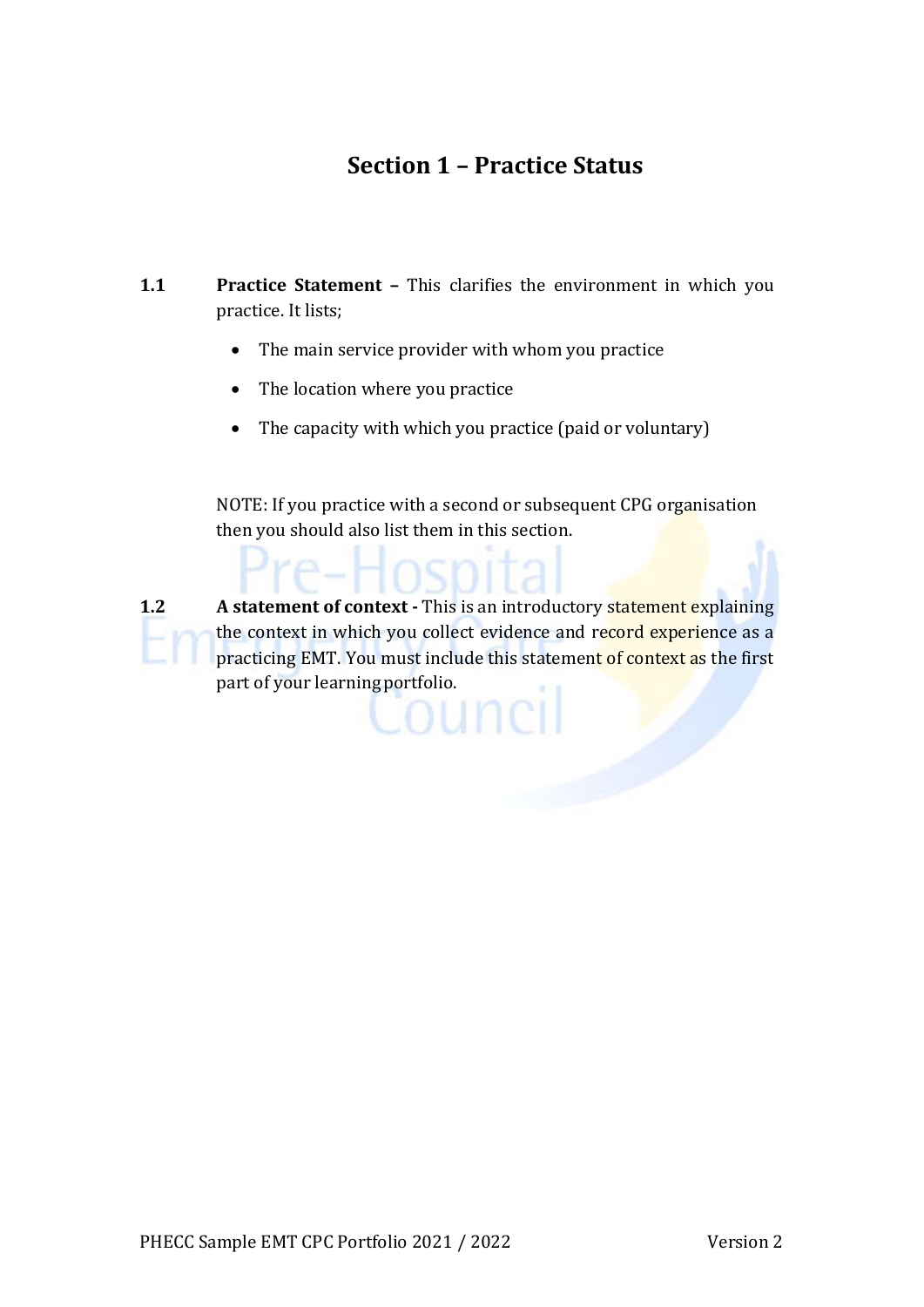#### **1.1 ‐ Practice Statement**

| Main CPG Organisation you are practicing with |  |  |
|-----------------------------------------------|--|--|
| <b>Service Provider</b>                       |  |  |
| <b>Location of Practice</b>                   |  |  |
| Capacity<br>(Paid or voluntary)               |  |  |

|                                 | Second CPG Organisation you are practicing with, if applicable |
|---------------------------------|----------------------------------------------------------------|
| <b>Service Provider</b>         |                                                                |
| <b>Location of Practice</b>     |                                                                |
|                                 |                                                                |
| Capacity<br>(Paid or voluntary) |                                                                |

| Third CPG Organisation you are practicing with, if applicable |  |  |
|---------------------------------------------------------------|--|--|
| <b>Service Provider</b>                                       |  |  |
| <b>Location of Practice</b>                                   |  |  |
| Capacity<br>(Paid or voluntary)                               |  |  |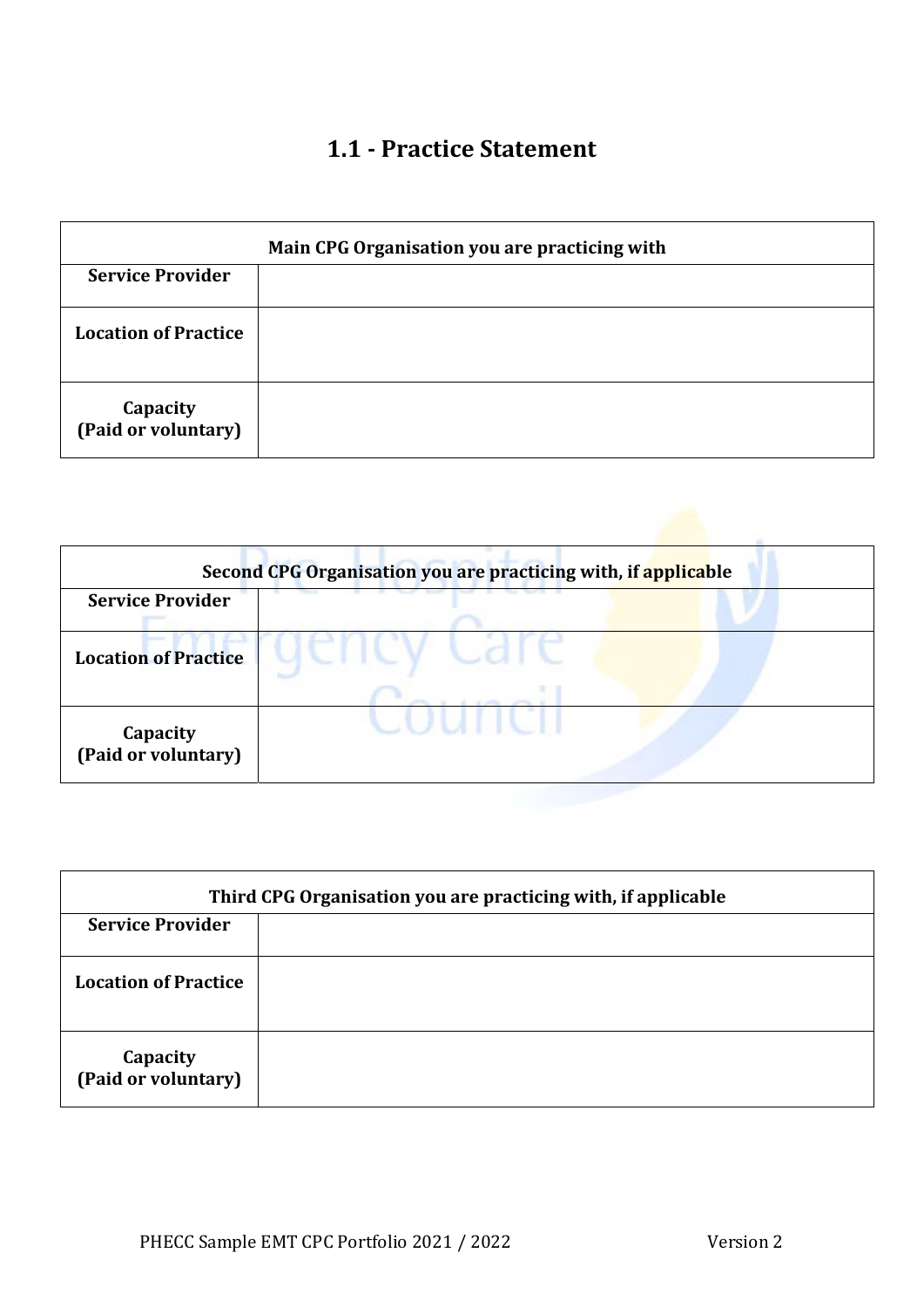#### **1.2 ‐ Statement of context**

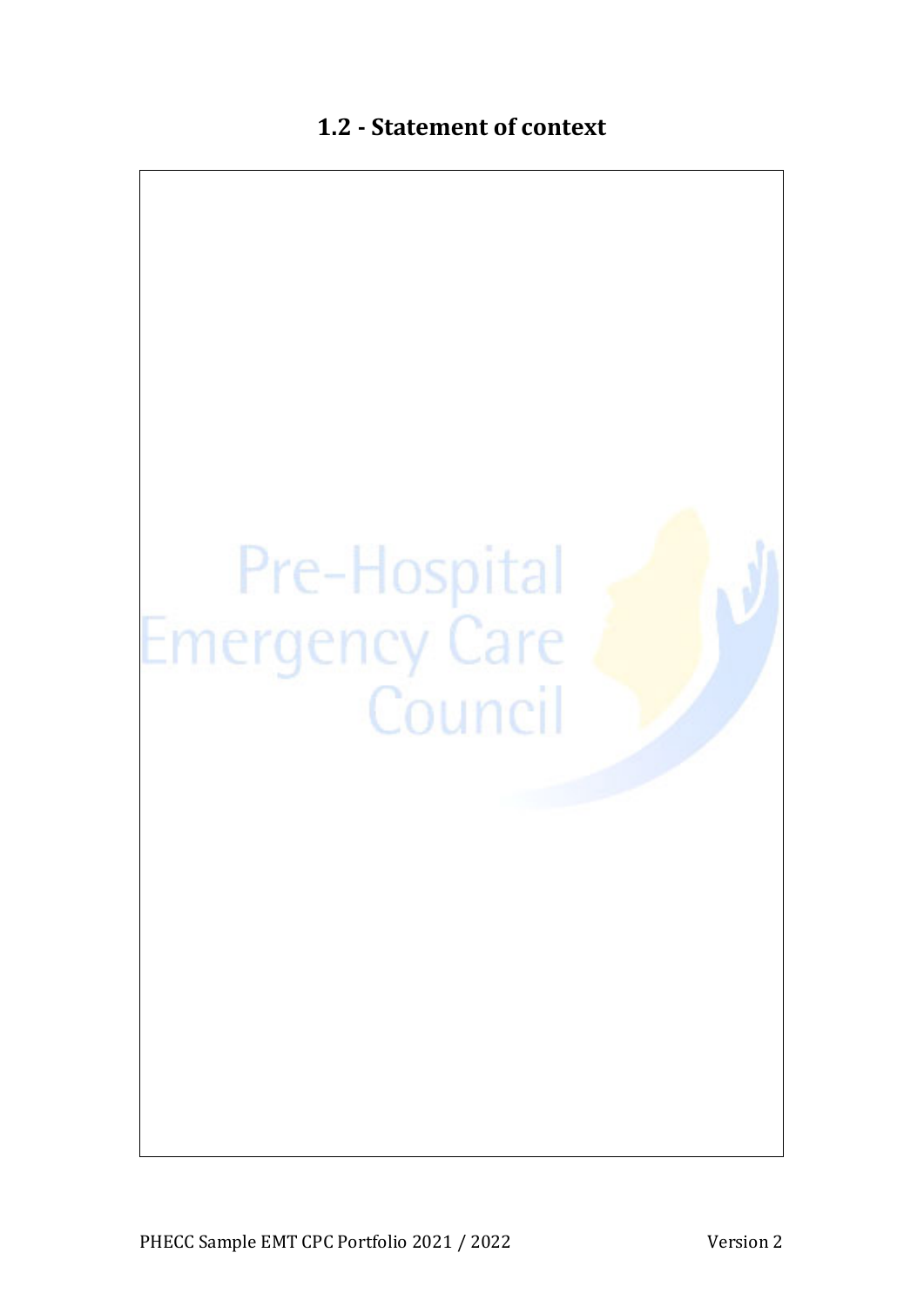#### **Section 2 – Compulsory Requirements**

- **2.1 Evidence of your Cardiac First Response status ‐**  Cardiac First Response Advanced certification is required to be current and in date for an EMT to practice. As such all EMTs are required to be certified every two years. This certification should be included in your CPC portfolio.
- **2.2 Evidence of at least 12 patient contacts per year –** A patient contact shall be accepted where an EMT has completed a meaningful intervention during that patients care. Patient contacts should be recorded utilising ACR/PCR/Incident numbers and a brief description of the patient's condition along with the treatment provided should be included for each contact. (PHECC are working towards and alternative where 12 patient contacts cannot be met in a 12 month period)
- **2.3 Evidence of your current CPG status –** Evidence of CPG status will be provided by including a CPG upskilling certificate issued by an RI. Where an EMT has attained their NQEMT on the newest CPGs, a copy of the NQEMT will suffice.

Council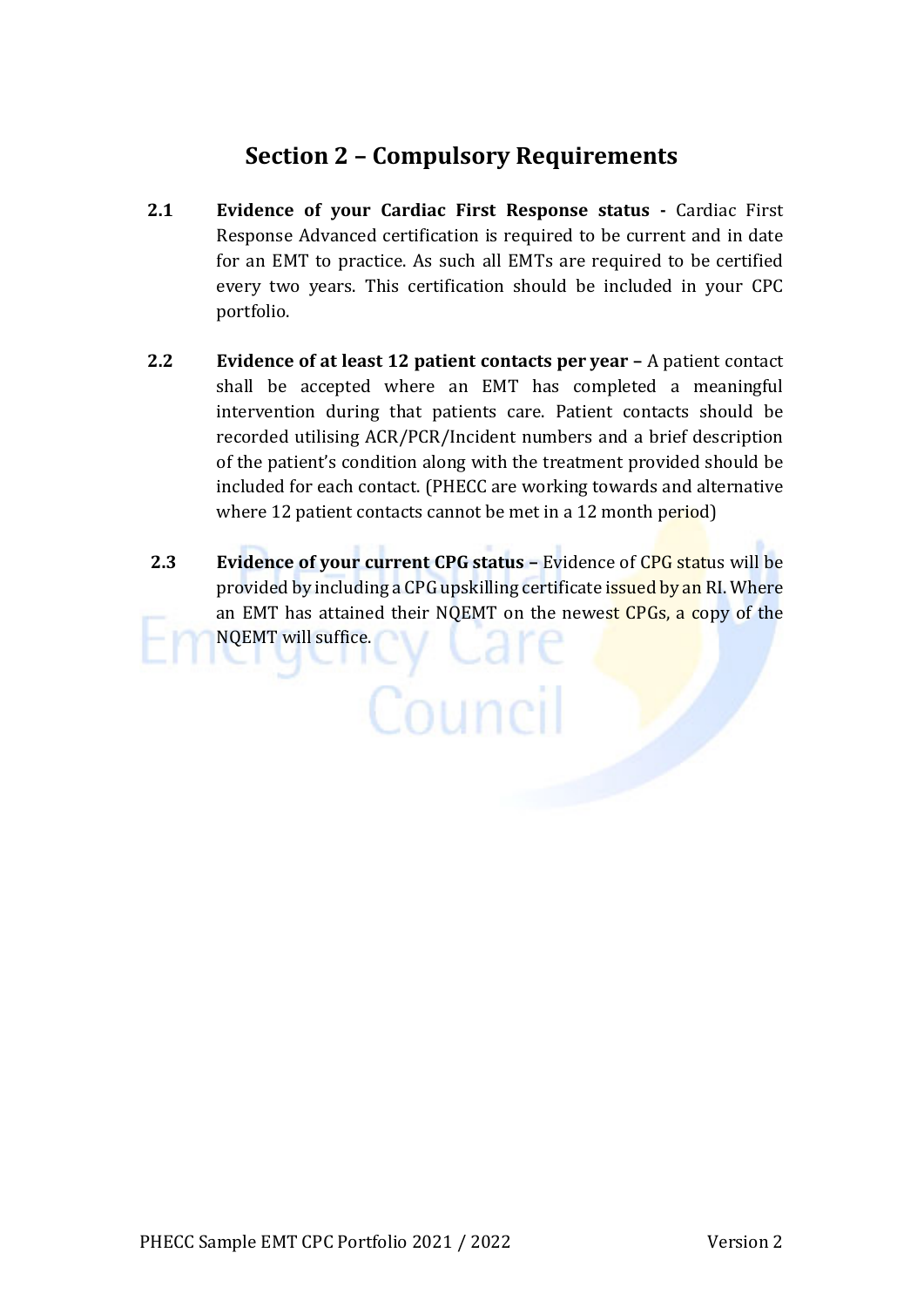#### **2.1 ‐ Cardiac First Response Advanced**

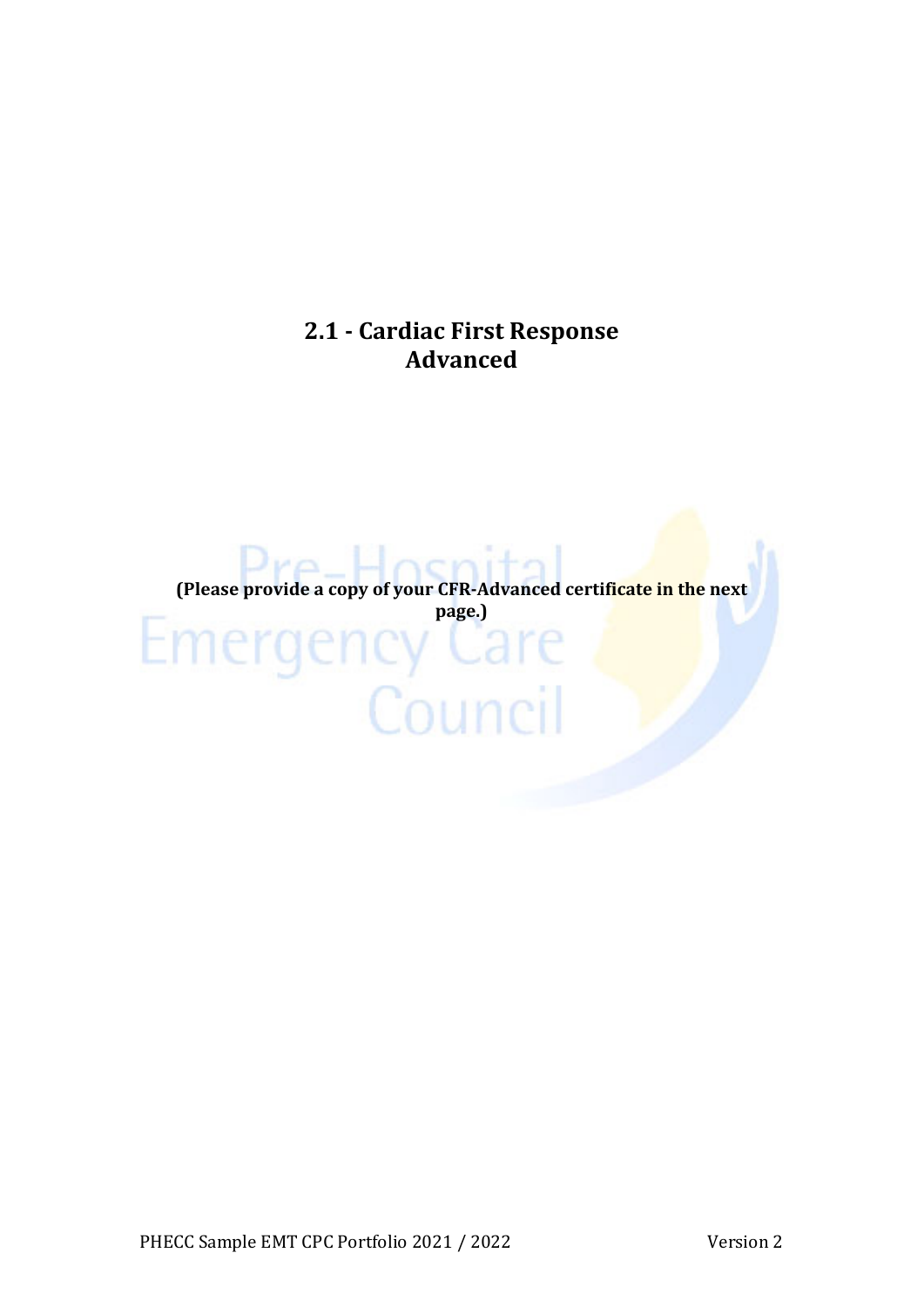#### **2.2 ‐ Patient Contacts**

**Quick reference (tick when complete)**



**Registrants are reminded that that they must hold an in‐date CFR‐ Advanced Certificate to practice as an EMT. A CFR Advanced Certificate must be included to cover each patient contact listed. In some cases, BOTH the old and new CFRA certificate will be required.**

**\*\*\*\*Covid vaccination patient contacts should be included in the dedicated form located in "Self‐Selected Items" in Section 3\*\*\*\***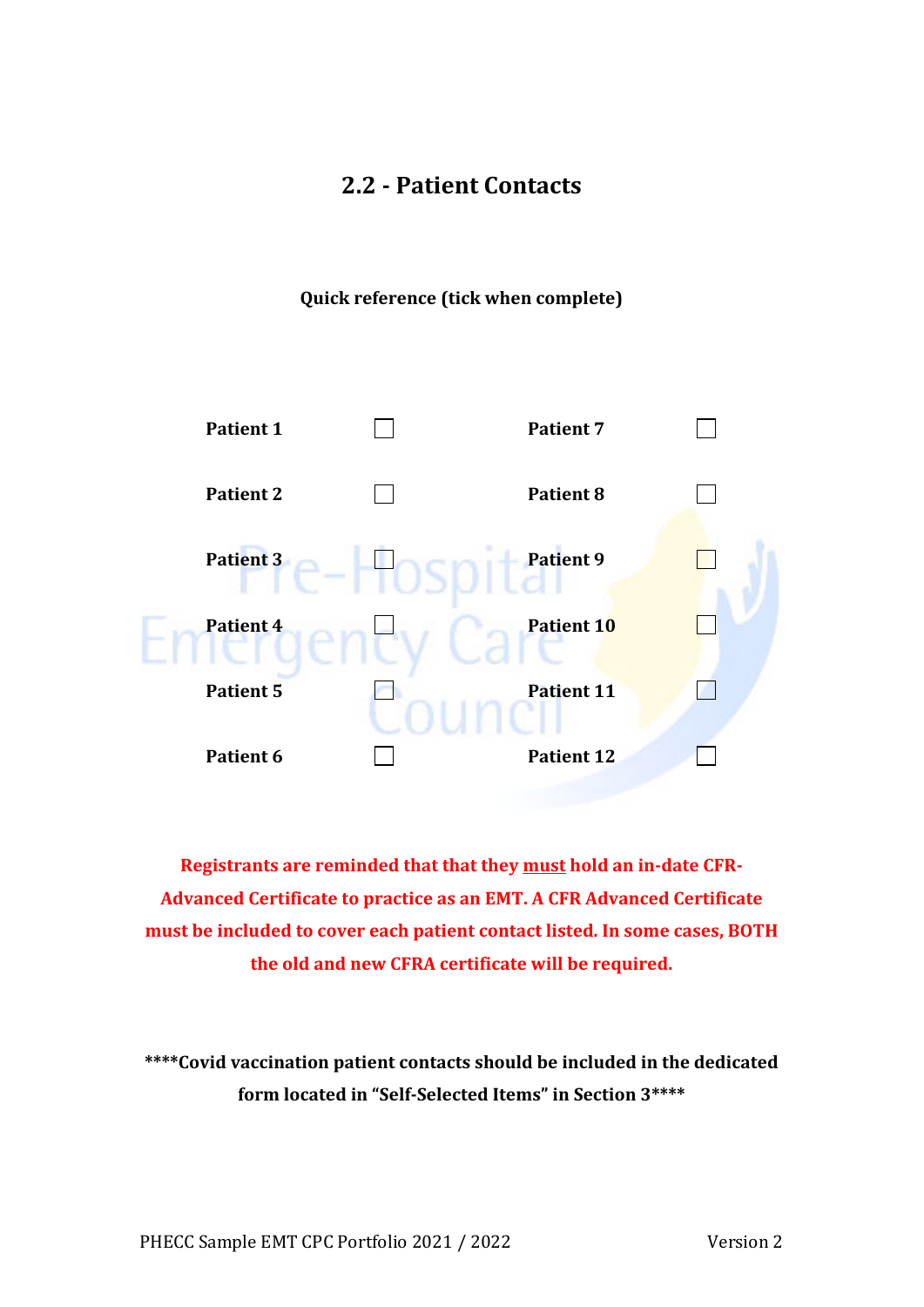| <b>Date</b>                      |                              |  |
|----------------------------------|------------------------------|--|
| ACR / PCR/<br>Incident<br>number |                              |  |
| <b>CPG</b><br>organisation       |                              |  |
| <b>Injury</b><br>presented       |                              |  |
| <b>Treatment</b>                 |                              |  |
|                                  |                              |  |
|                                  | Pre-Hospital                 |  |
|                                  | <b>EmergencyPatient 2 re</b> |  |

| <b>Date</b>                       |  |
|-----------------------------------|--|
| ACR / PCR /<br>Incident<br>number |  |
| <b>CPG</b><br>organisation        |  |
| Injury<br>presented               |  |
| <b>Treatment</b>                  |  |
|                                   |  |
|                                   |  |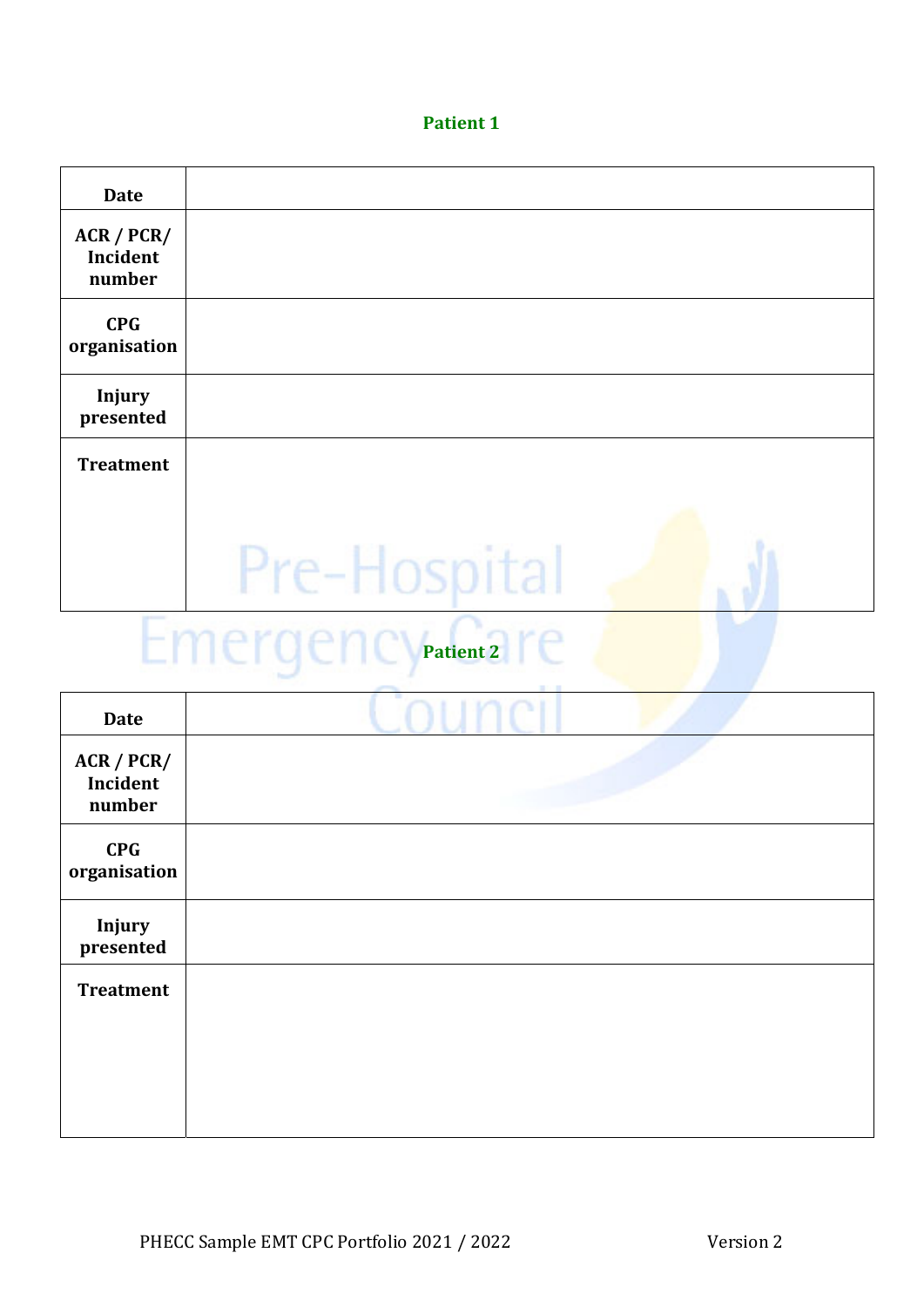| <b>Date</b>                      |              |  |
|----------------------------------|--------------|--|
| ACR / PCR/<br>Incident<br>number |              |  |
| <b>CPG</b><br>organisation       |              |  |
| <b>Injury</b><br>presented       |              |  |
| <b>Treatment</b>                 |              |  |
|                                  | Pre-Hospital |  |

## Emergency<sup>patient4</sup> re

| <b>Date</b>                      |  |
|----------------------------------|--|
| ACR / PCR/<br>Incident<br>number |  |
| CPG<br>organisation              |  |
| Injury<br>presented              |  |
| <b>Treatment</b>                 |  |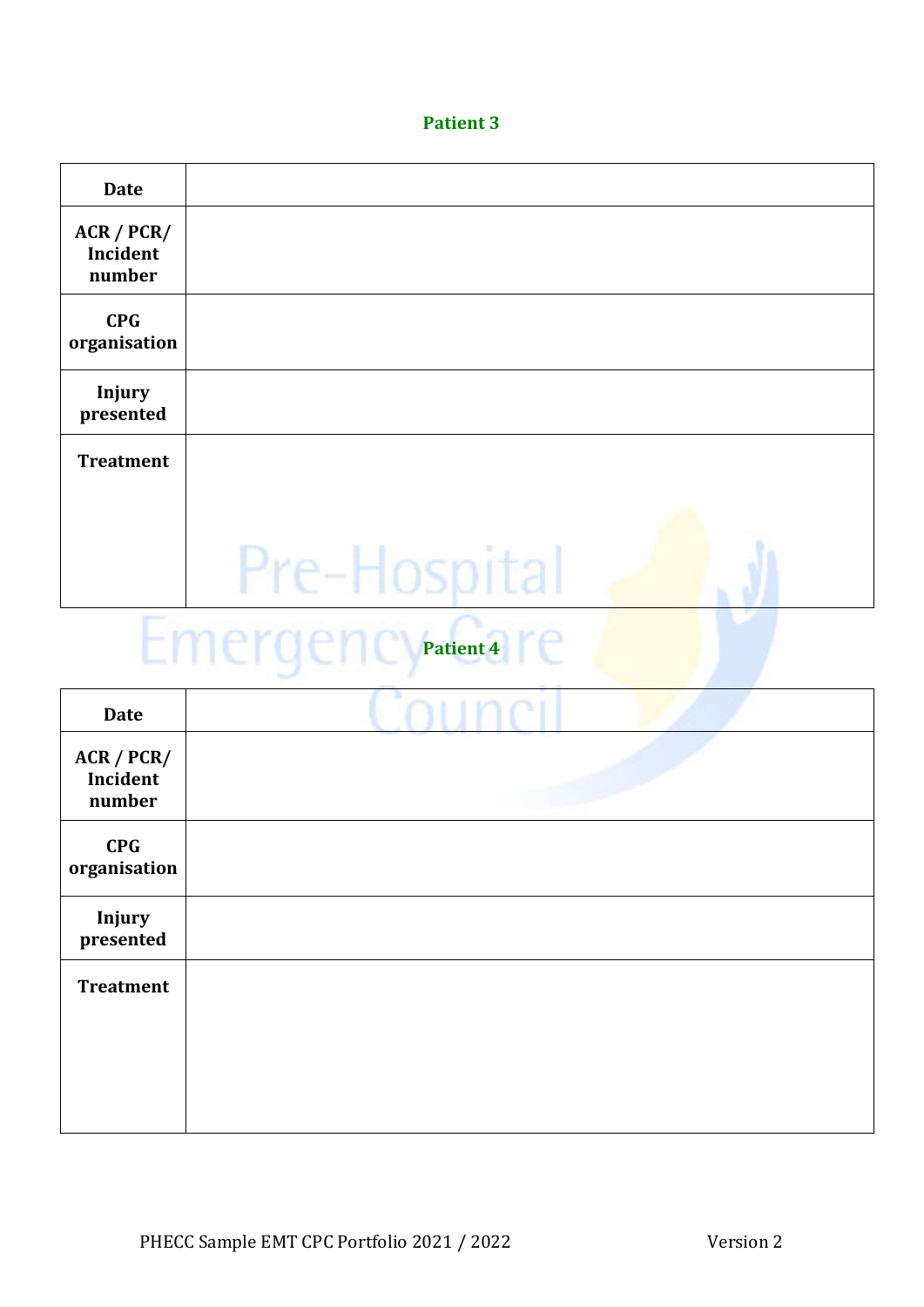| <b>Date</b>                      |              |  |
|----------------------------------|--------------|--|
| ACR / PCR/<br>Incident<br>number |              |  |
| <b>CPG</b><br>organisation       |              |  |
| <b>Injury</b><br>presented       |              |  |
| <b>Treatment</b>                 |              |  |
|                                  | Pre-Hospital |  |

## Emergency<sup>patient6</sup> re

| <b>Date</b>                      |  |
|----------------------------------|--|
| ACR / PCR/<br>Incident<br>number |  |
| <b>CPG</b><br>organisation       |  |
| Injury<br>presented              |  |
| <b>Treatment</b>                 |  |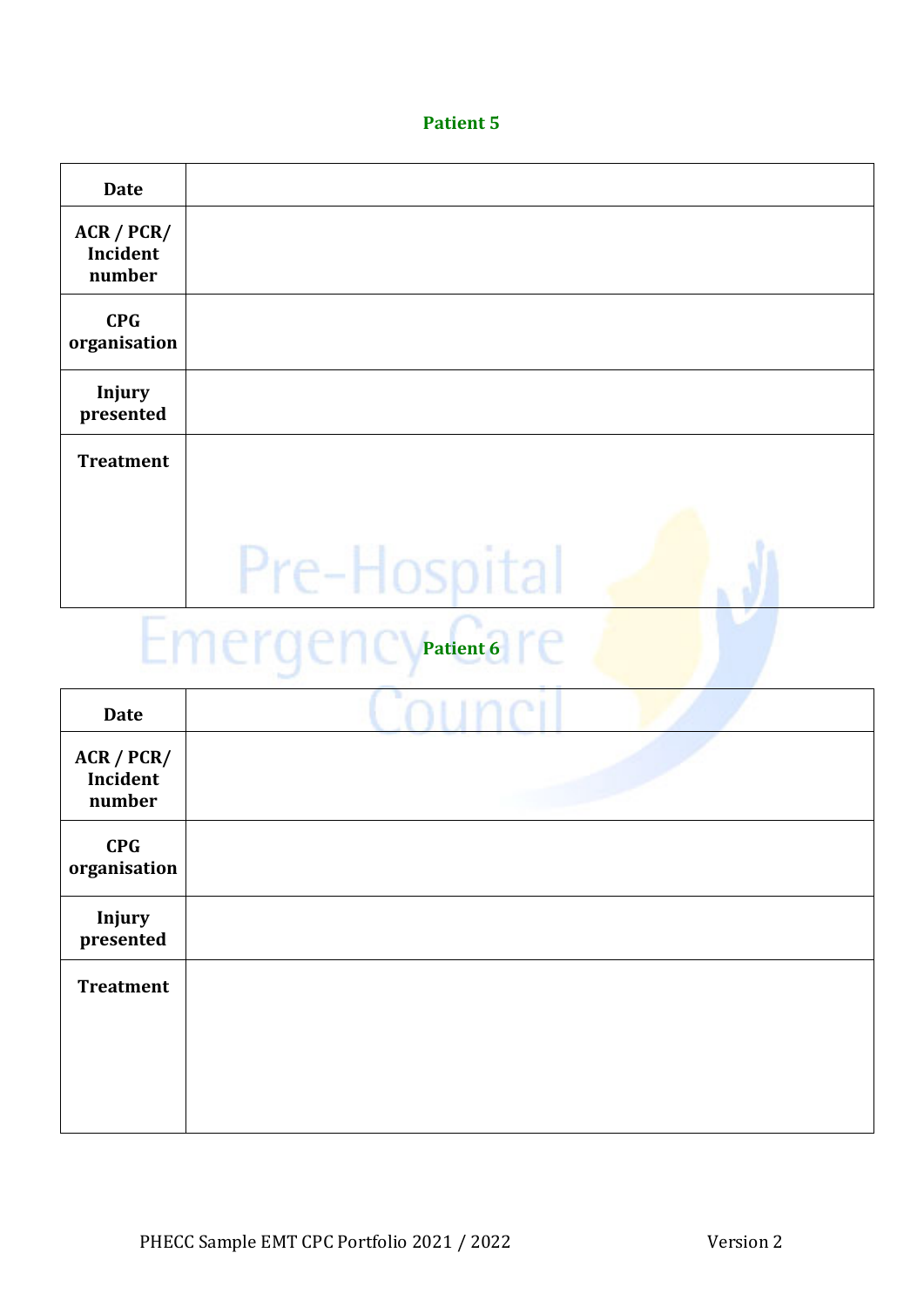| <b>Date</b>                      |              |  |
|----------------------------------|--------------|--|
| ACR / PCR/<br>Incident<br>number |              |  |
| <b>CPG</b><br>organisation       |              |  |
| <b>Injury</b><br>presented       |              |  |
| <b>Treatment</b>                 |              |  |
|                                  | Pre-Hospital |  |

## Emergency<sup>patient8</sup> re

| <b>Date</b>                      |  |
|----------------------------------|--|
| ACR / PCR/<br>Incident<br>number |  |
| <b>CPG</b><br>organisation       |  |
| Injury<br>presented              |  |
| <b>Treatment</b>                 |  |
|                                  |  |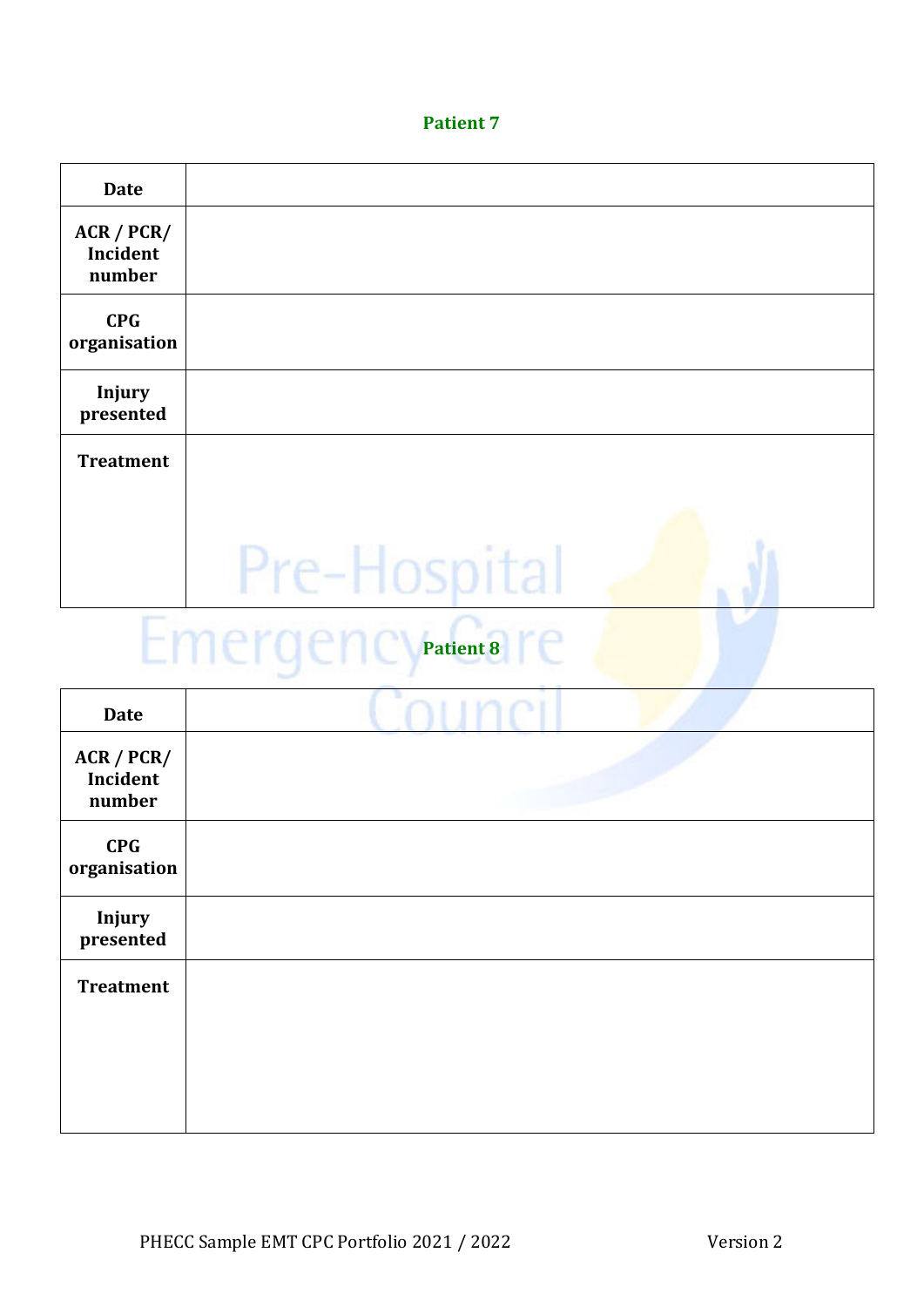| <b>Date</b>                      |              |  |
|----------------------------------|--------------|--|
| ACR / PCR/<br>Incident<br>number |              |  |
| <b>CPG</b><br>organisation       |              |  |
| Injury<br>presented              |              |  |
| <b>Treatment</b>                 |              |  |
|                                  | Pre-Hospital |  |

## Emergency<sup>patient 10</sup> re

| <b>Date</b>                      |  |
|----------------------------------|--|
| ACR / PCR/<br>Incident<br>number |  |
| CPG<br>organisation              |  |
| Injury<br>presented              |  |
| <b>Treatment</b>                 |  |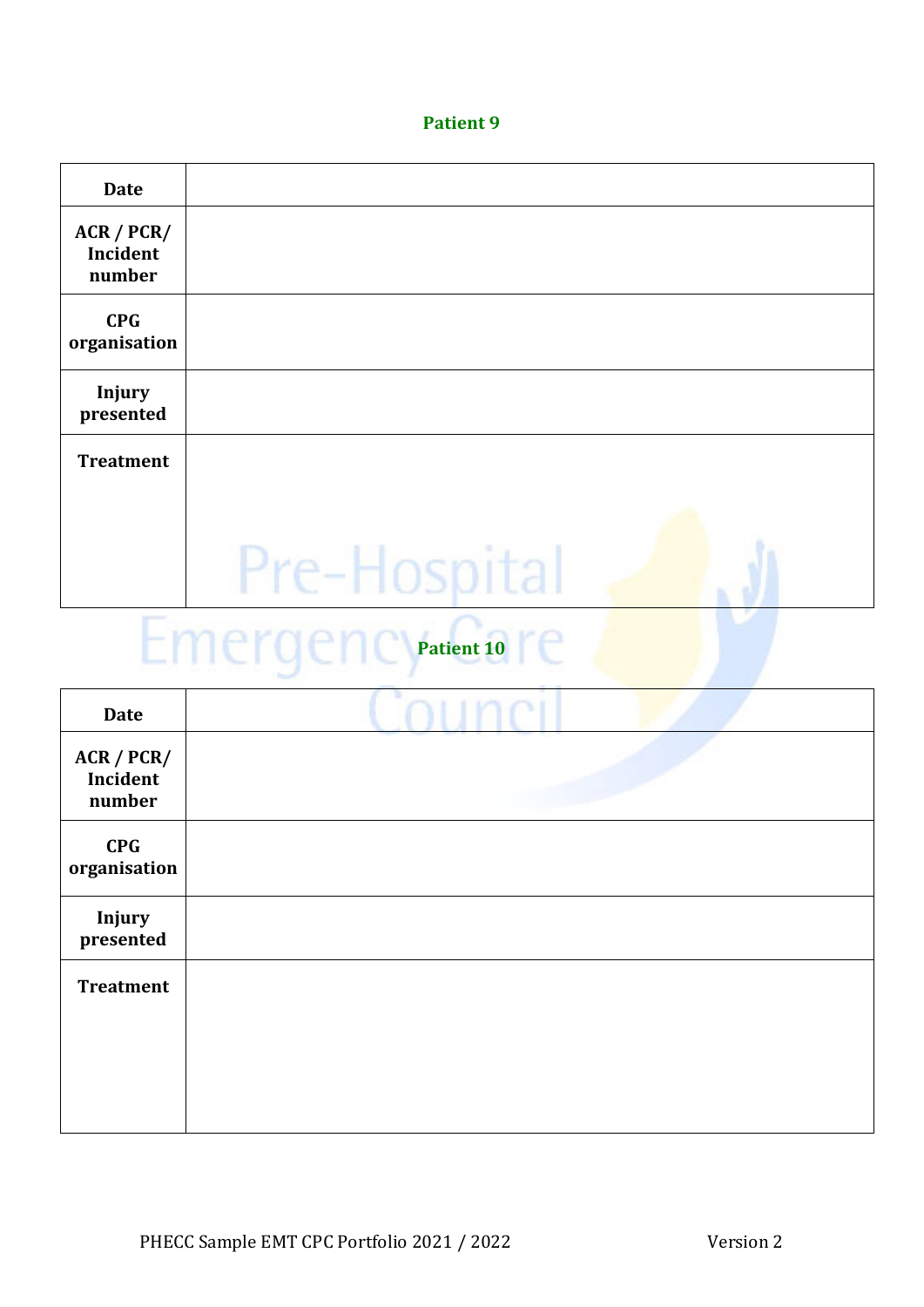| <b>Date</b>                      |              |  |
|----------------------------------|--------------|--|
| ACR / PCR/<br>Incident<br>number |              |  |
| <b>CPG</b><br>organisation       |              |  |
| <b>Injury</b><br>presented       |              |  |
| <b>Treatment</b>                 |              |  |
|                                  | Pre-Hospital |  |

## Emergency<sup>patient</sup><sup>12</sup> re

| <b>Date</b>                      |  |
|----------------------------------|--|
| ACR / PCR/<br>Incident<br>number |  |
| <b>CPG</b><br>organisation       |  |
| Injury<br>presented              |  |
| <b>Treatment</b>                 |  |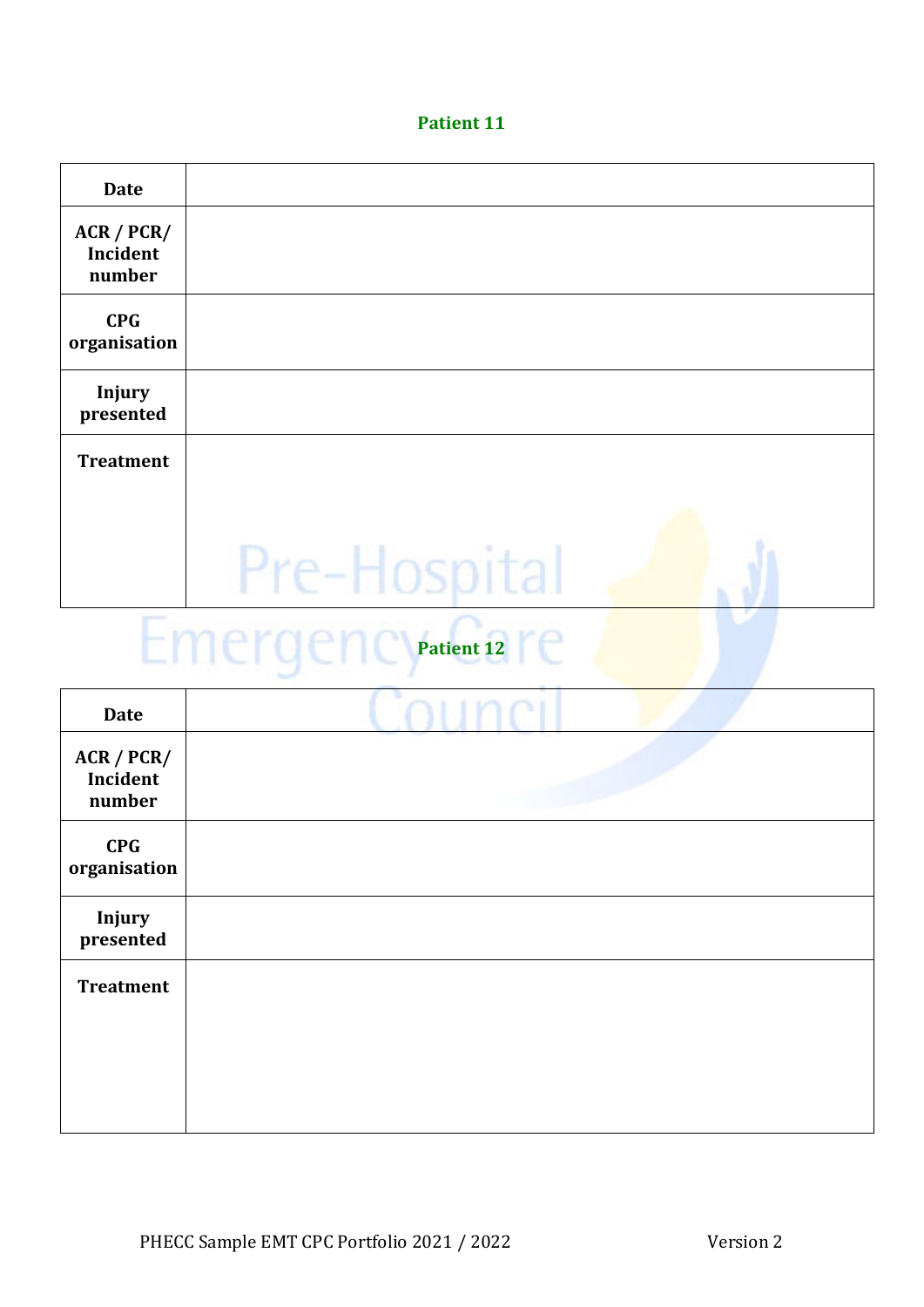#### **2.3 ‐ Current CPG status**

**(Please provide CPG upskilling certificate in the next page or as an attachment.**

**If newly qualified in present CPGs please provide copy of NQEMT)**

# **Emergency Care**<br>**Council**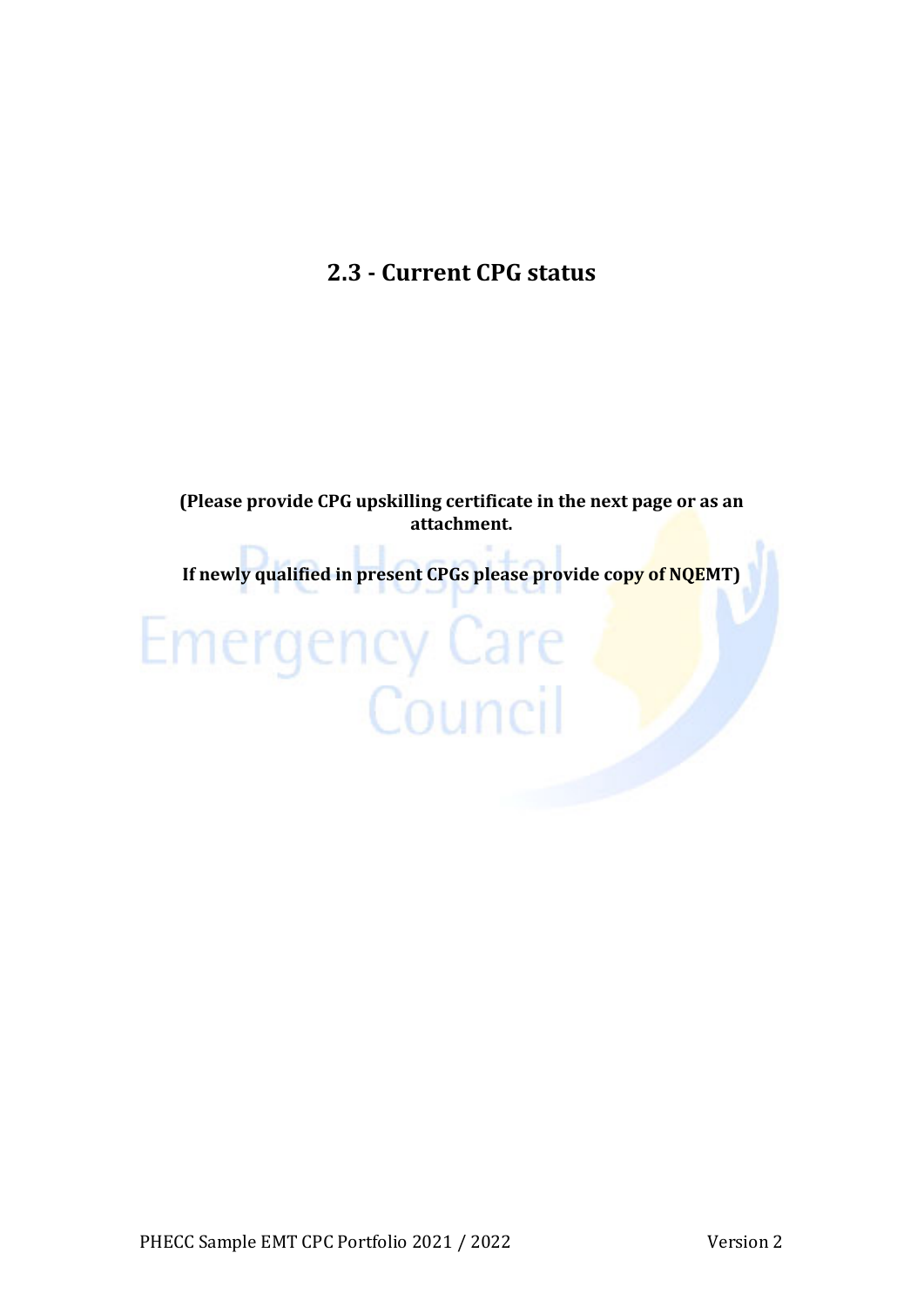#### **Section 3 – Additional requirements**

| <b>Requirements</b>                                                                                     | <b>CPC points</b> | <b>Extra information</b>                                                                                                                                                                                   |
|---------------------------------------------------------------------------------------------------------|-------------------|------------------------------------------------------------------------------------------------------------------------------------------------------------------------------------------------------------|
| Reflective practice<br>and/or<br><b>Case studies</b>                                                    | $\boldsymbol{a}$  | A document containing key learning points<br>(2 CPC points per documented evidence)<br>and/or a<br>Case study on an incident, condition or<br>injury you have encountered<br>(2 CPC points per case study) |
| Self-selected options from:<br>Courses - seminars -<br>related activities<br>(See Page 10 for examples) | 14                | Must demonstrate a direct relevance to the EMT<br>standards and/or practice                                                                                                                                |
|                                                                                                         |                   |                                                                                                                                                                                                            |
| <b>Total Minimum CPC points</b>                                                                         | 18                | CPC points required per year                                                                                                                                                                               |
|                                                                                                         | Counci            |                                                                                                                                                                                                            |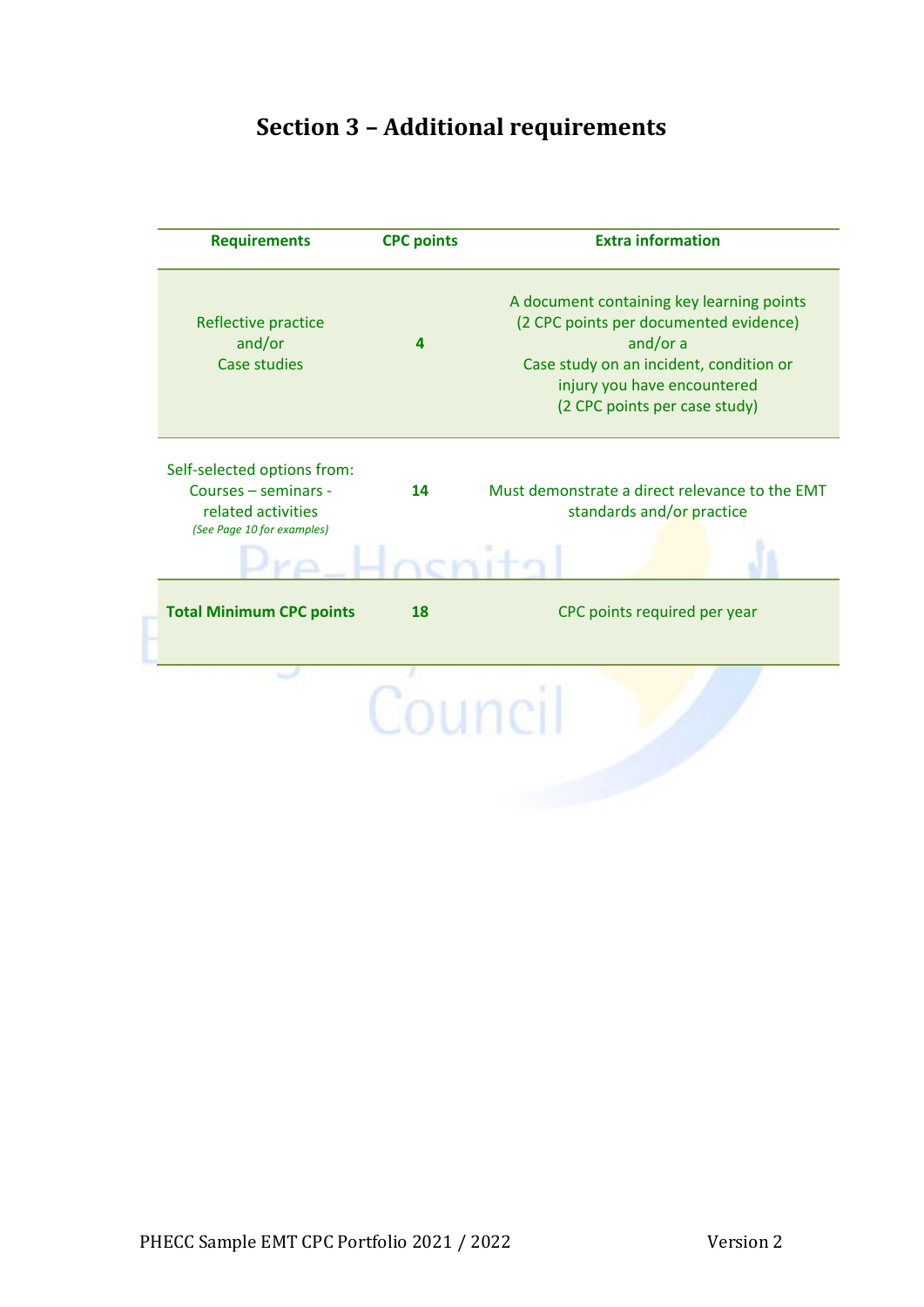#### **Reflective practice**

**and / or**

**Case studies**

Pre-Hospital

#### **(Minimum of 4 CPC points are required within this requirement and can be attained in any combination you wish. Each reflective practice document and each case study is awarded 2 CPC points. You may complete or delete as appropriate from the following pages)**

**NOTE – There are several models of reflective practice and all will be accepted for the purposes of CPC. In this case, we have illustrated the Gibbs cycle, which has kindly been provided by www.prehospitalresearch.eu**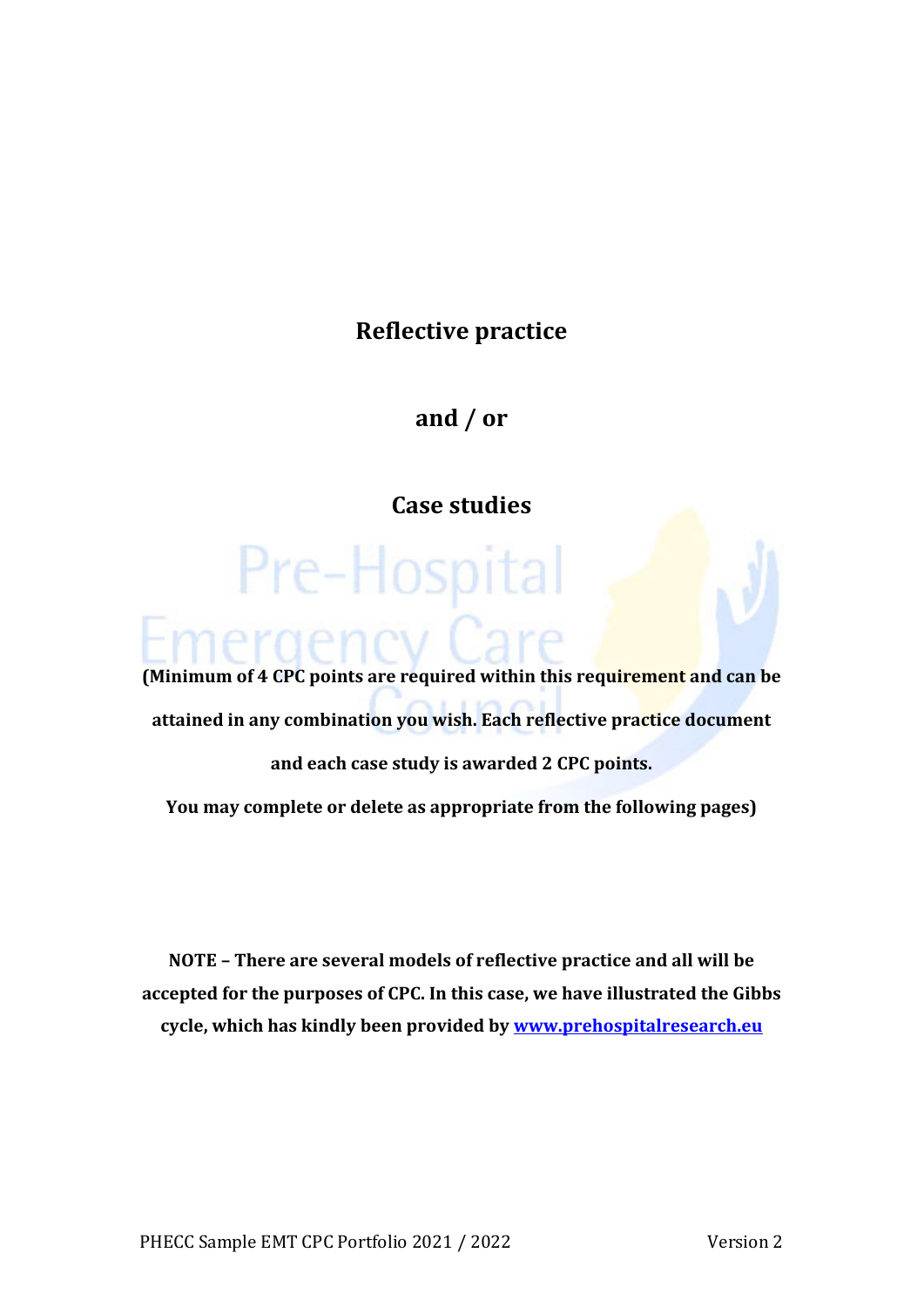#### **Reflective Practice 1**

**Description –** 

**Feelings at the time –** 

| <b>Evaluation -</b> |  |
|---------------------|--|
|                     |  |
|                     |  |
|                     |  |
| Analysis-           |  |
|                     |  |
|                     |  |
|                     |  |

| Conclusion- |  |
|-------------|--|
|             |  |
|             |  |
|             |  |
|             |  |

**Action Plan –** 

#### **EMTs should not be limited to one page here. Please use as much as necessary to complete the reflection.**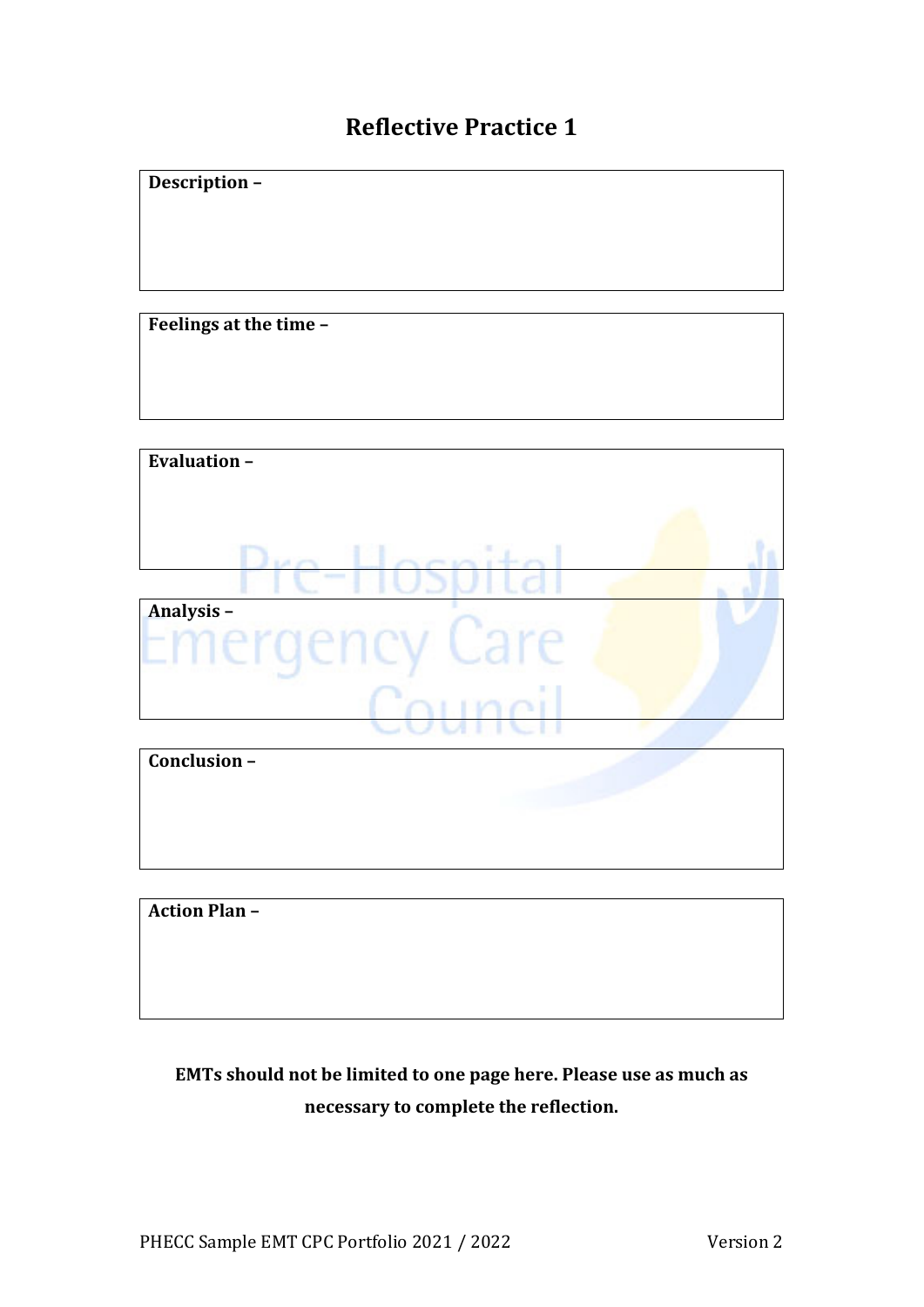#### **Reflective Practice 2**

**Feelings** at the time -

**Description** -



| Conclusion -         |  |
|----------------------|--|
|                      |  |
|                      |  |
|                      |  |
| <b>Action Plan -</b> |  |

**EMTs should not be limited to one page here. Please use as much as necessary to complete the reflection.**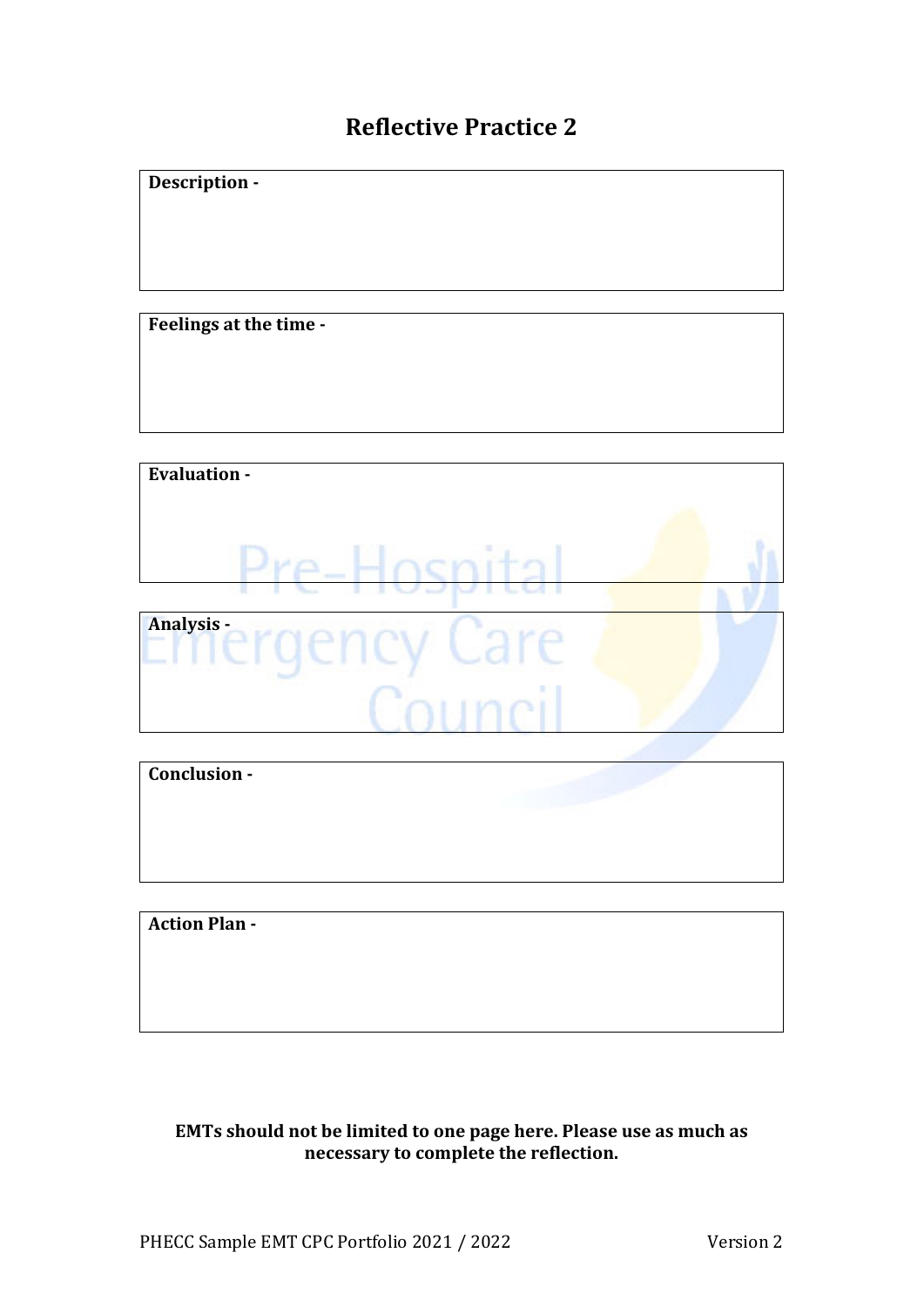#### **Case study 1**



**Pre** – **Hospital Management** –

**(continued overleaf)**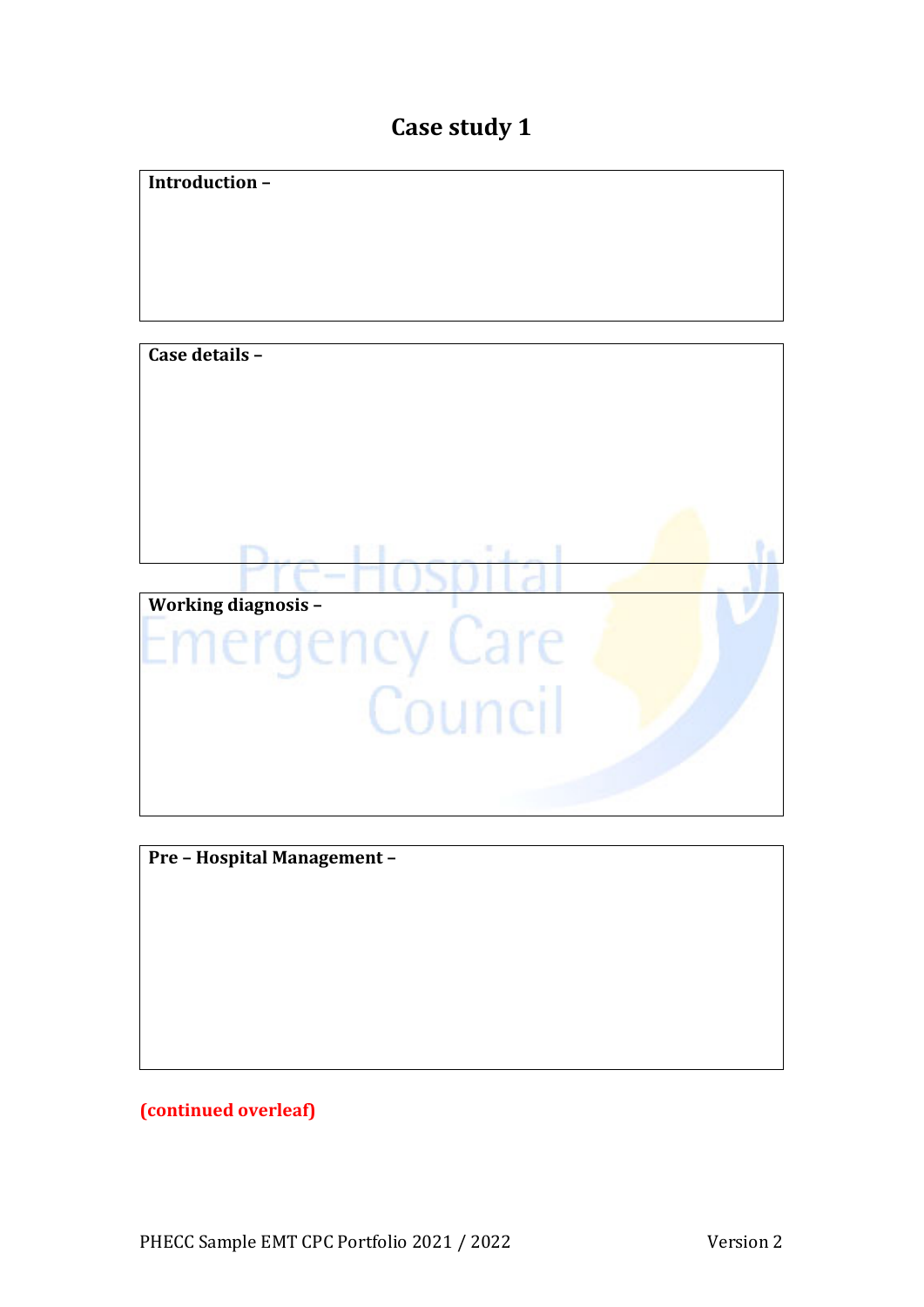**Key learning outcomes –** 

**References –** 

**As with reflection, EMTs should not be limited to one page here. Please use as much as necessary to complete the reflection.**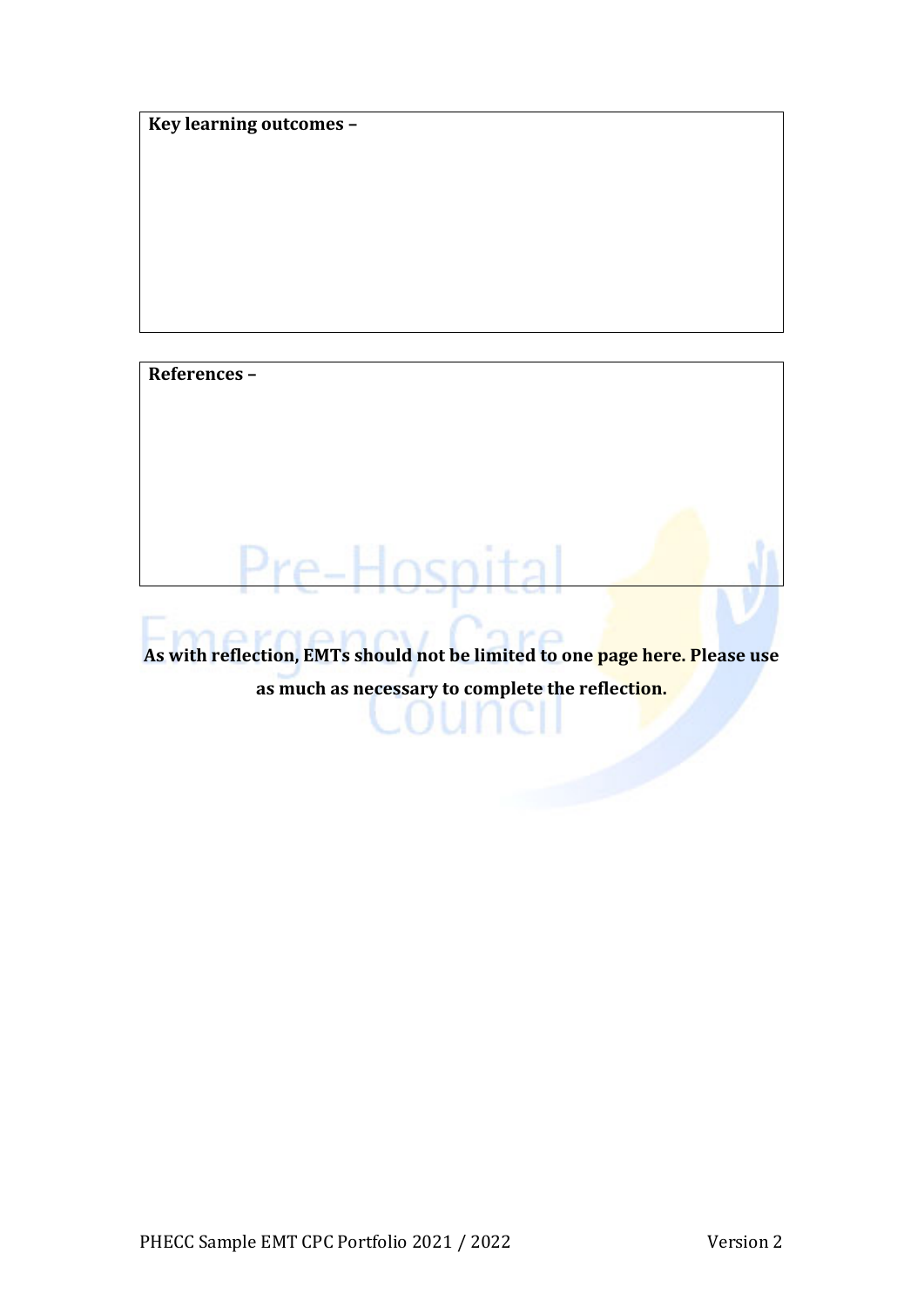#### **Case study 2**

| Introduction -              |
|-----------------------------|
|                             |
|                             |
|                             |
|                             |
|                             |
|                             |
|                             |
|                             |
|                             |
|                             |
|                             |
|                             |
| Case details -              |
|                             |
|                             |
|                             |
|                             |
|                             |
|                             |
|                             |
| Pre-Hospital                |
|                             |
|                             |
|                             |
|                             |
|                             |
| <b>Working diagnosis -</b>  |
|                             |
| Council                     |
|                             |
|                             |
|                             |
|                             |
|                             |
|                             |
|                             |
|                             |
|                             |
|                             |
|                             |
| Pre - Hospital Management - |
|                             |
|                             |
|                             |

#### **(continued overleaf)**

PHECC Sample EMT CPC Portfolio 2021 / 2022 Version 2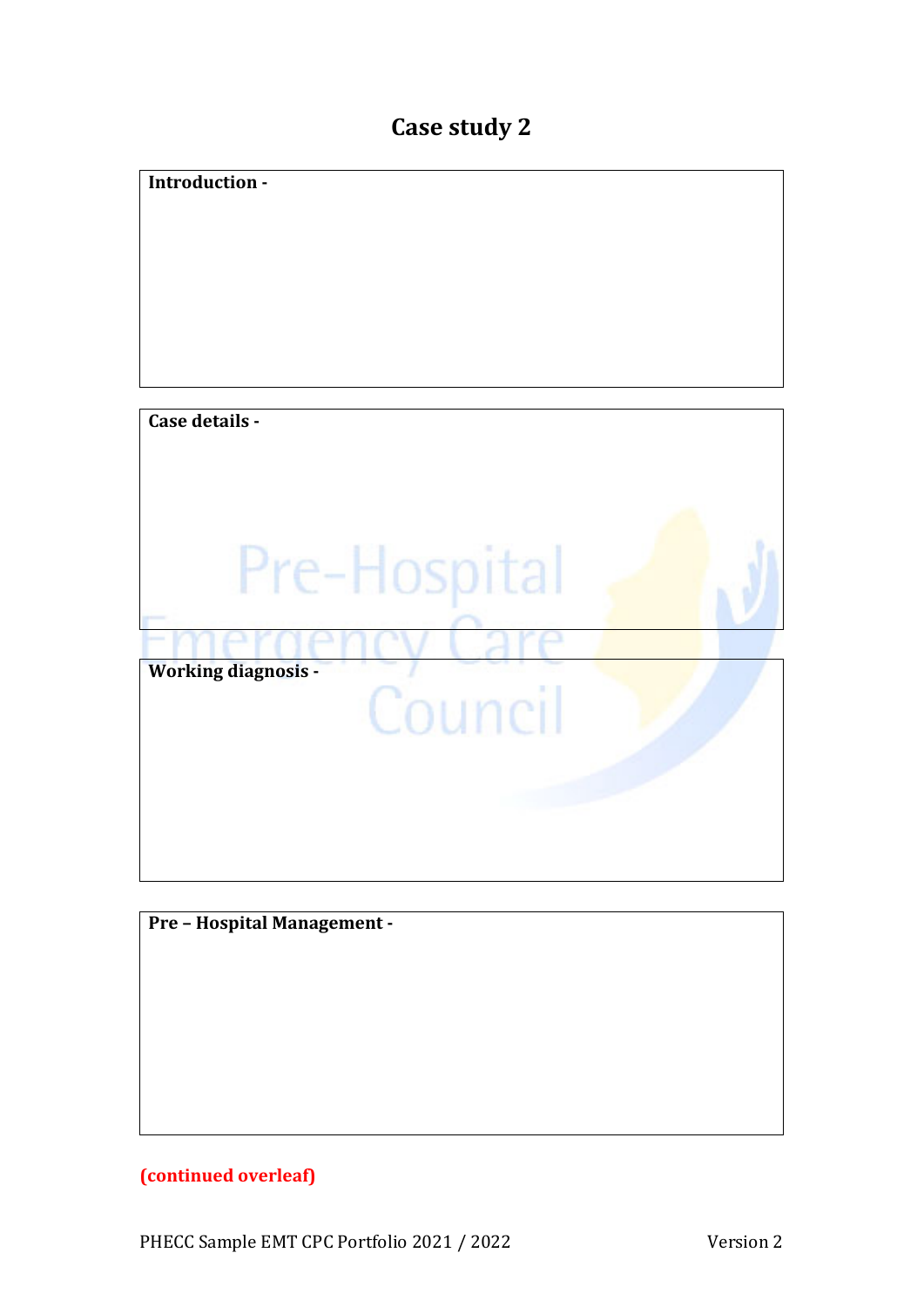**Key learning outcomes ‐** 

**References** -

**As with reflection, EMTs should not be limited to one page here. Please use as much as necessary to complete the reflection.**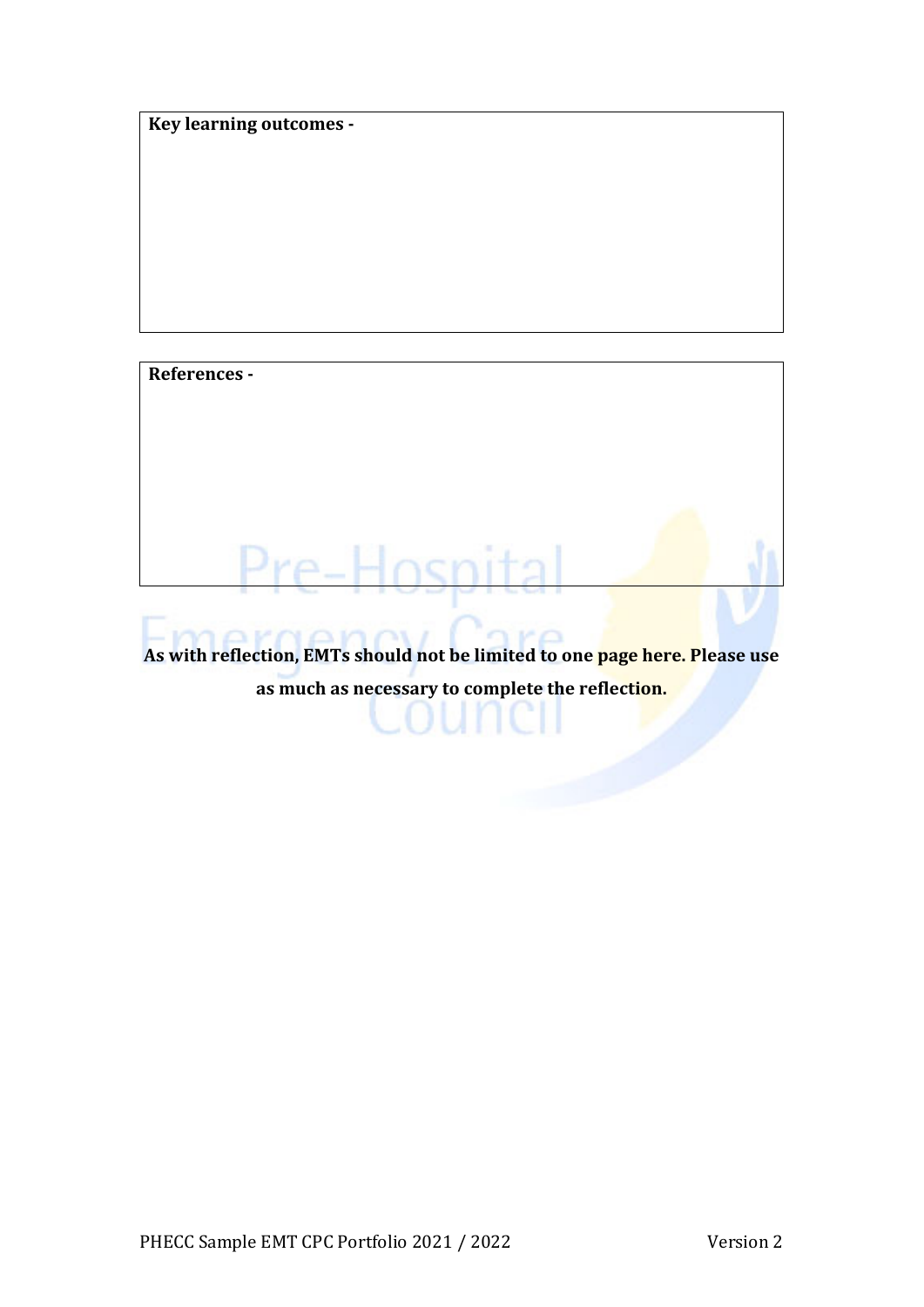#### **Self – Selected Items**

**(14 CPC points must be attained by the EMT in this section and can be a mixture of the activities listed in the guidance document. If you have attended a certificated programme, seminar, conference or eLearning activity, ideally the EMT should complete the following document. Delete options as appropriate )**

Louneil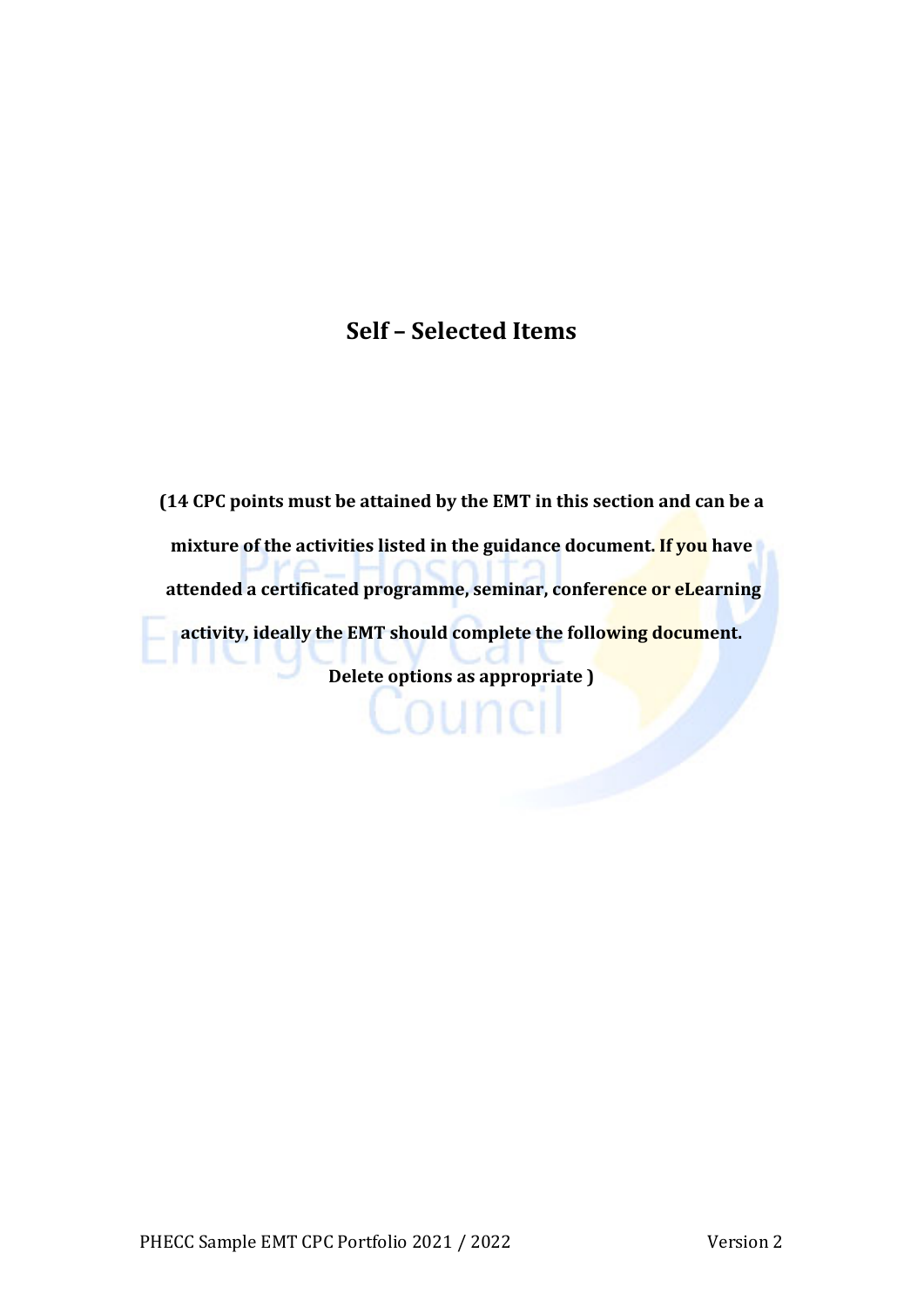#### **Self ‐ selected options**

#### **Please indicate how you attained your points**

| <b>Activity</b>                                                                                                                                                       | <b>CPC points</b>                                     | <b>Number</b><br>attained by<br>EMT |
|-----------------------------------------------------------------------------------------------------------------------------------------------------------------------|-------------------------------------------------------|-------------------------------------|
| CPC related training programme provided<br>by training organisations or programmes<br>accredited by other professional<br>organisations (for example, NMBI, ICGP)     | 1 point for each hour                                 |                                     |
| Additional case study                                                                                                                                                 | 2 points maximum                                      |                                     |
| Additional reflection                                                                                                                                                 | 2 points maximum                                      |                                     |
| Seminars and conferences                                                                                                                                              | 1 point for each hour                                 |                                     |
| Programmes such as<br>ACLS, PALS, PHTLS, PEPP, ATC, MIMMs,<br>ITLS, Wilderness-EMT, ATLS, AMLS and<br>other PHECC approved courses (This is a<br>non-exhaustive list) | 1 point for each hour                                 |                                     |
| Journal article review                                                                                                                                                | 2 points maximum                                      |                                     |
| Electronic learning/on-line learning -<br>related to practice                                                                                                         | 1 point for each hour<br>6 points maximum             |                                     |
| Mentoring a student or being mentored<br>(as per listed criteria in the 2017 guidance<br>booklet)                                                                     | 1 point for each hour<br>6 points maximum             |                                     |
| Lecturer/Tutor/Instructor                                                                                                                                             | 1 point for each hour<br>6 points maximum             |                                     |
| Publishing related to pre-hospital care                                                                                                                               | 6 points maximum                                      |                                     |
|                                                                                                                                                                       | <b>Total Self - selected</b><br>points for this cycle |                                     |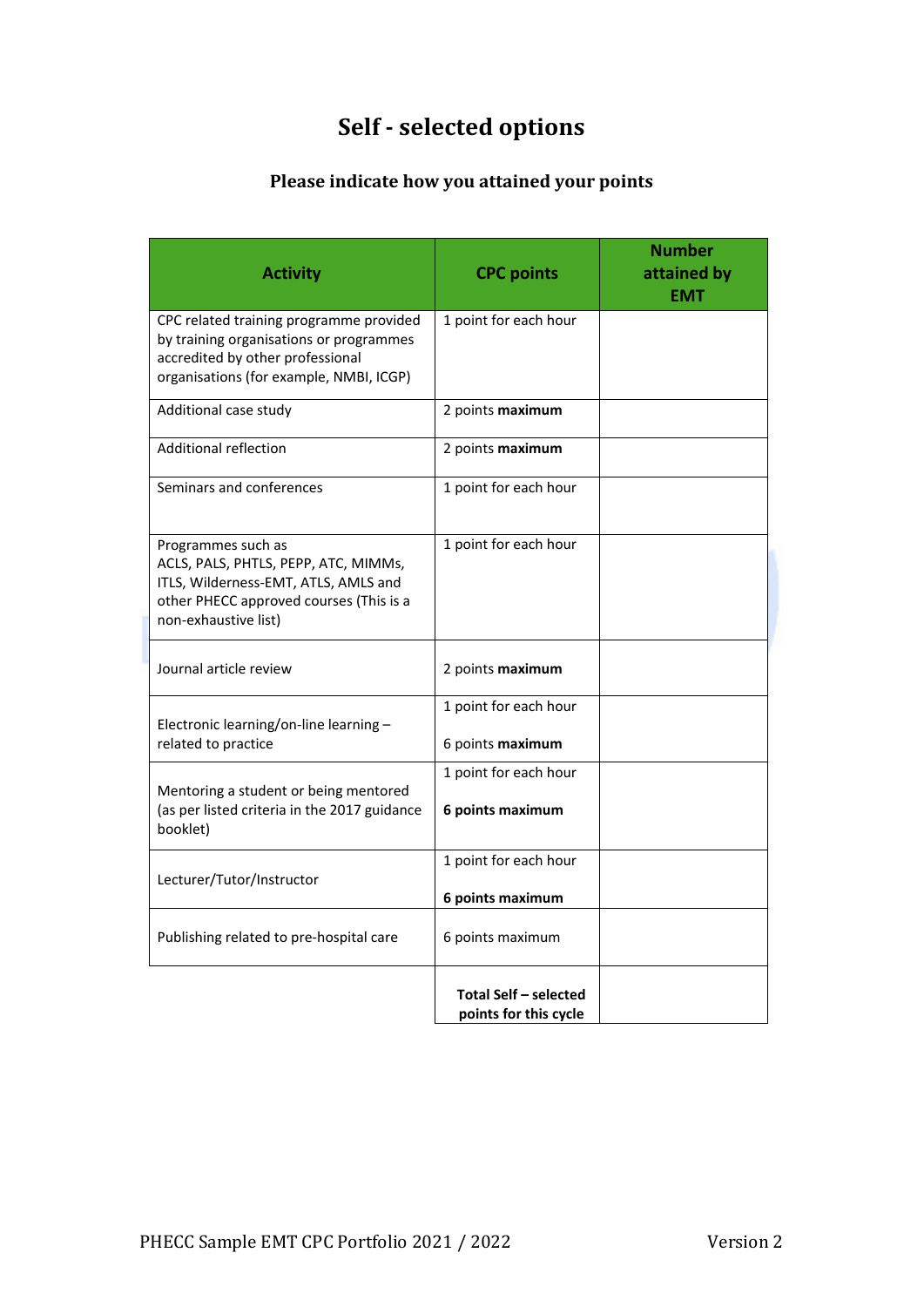#### **Self‐selected option – 1 Learning log**

**Details of the programme attended or completed – What topics were covered?** 



**Will this programme change you practice in the future?(If Yes, how will it change)**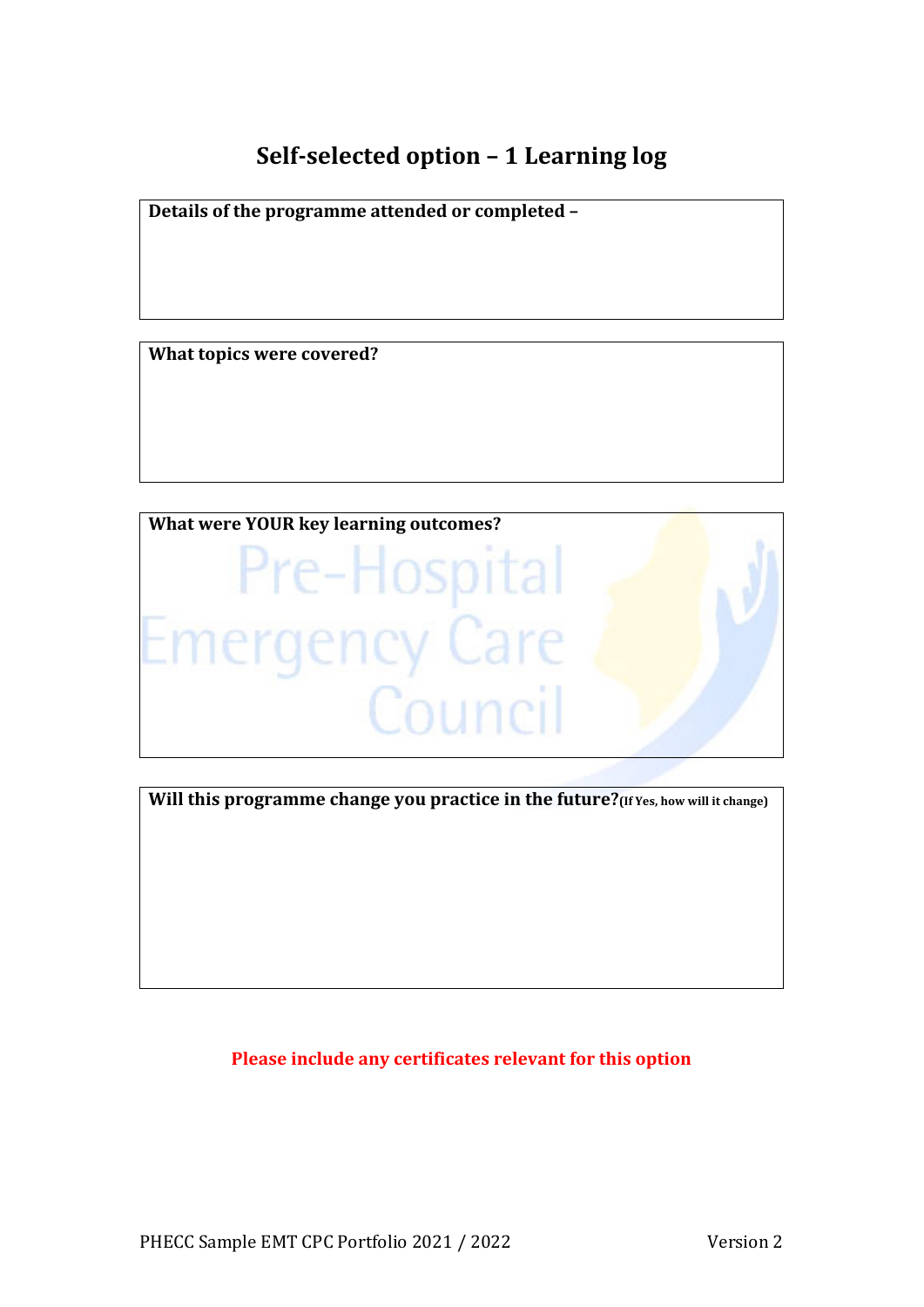#### **Self‐selected option – 2 Learning log**

**Details of the programme attended or completed ‐** 

**What topics were covered?**



**Will this programme change you practice in the future?(If Yes, how will it change)**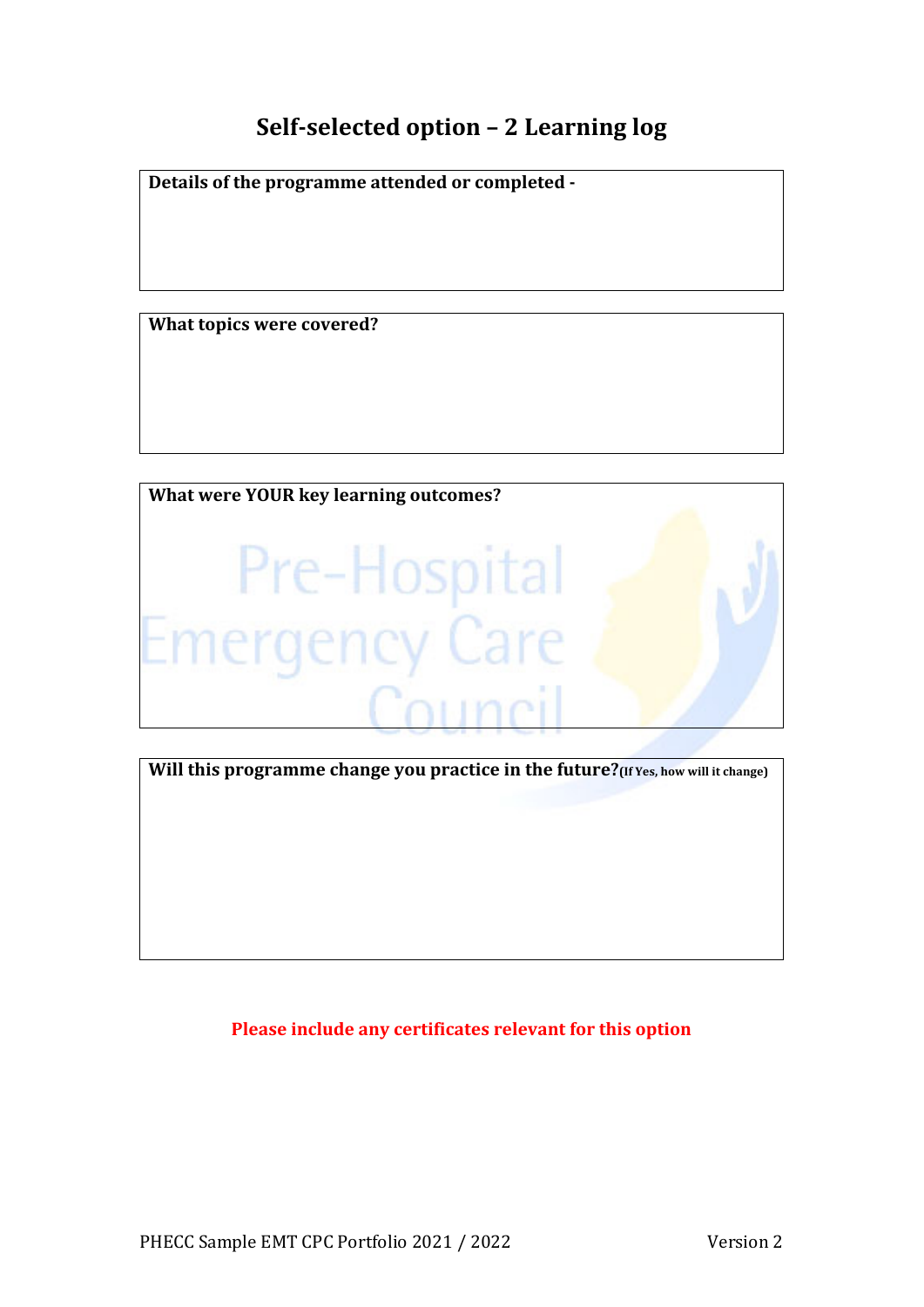#### **Self‐selected option – 3 Learning log**

**Details of the programme attended or completed ‐** 

**What topics were covered?**



**Will this programme change you practice in the future?(If Yes, how will it change)**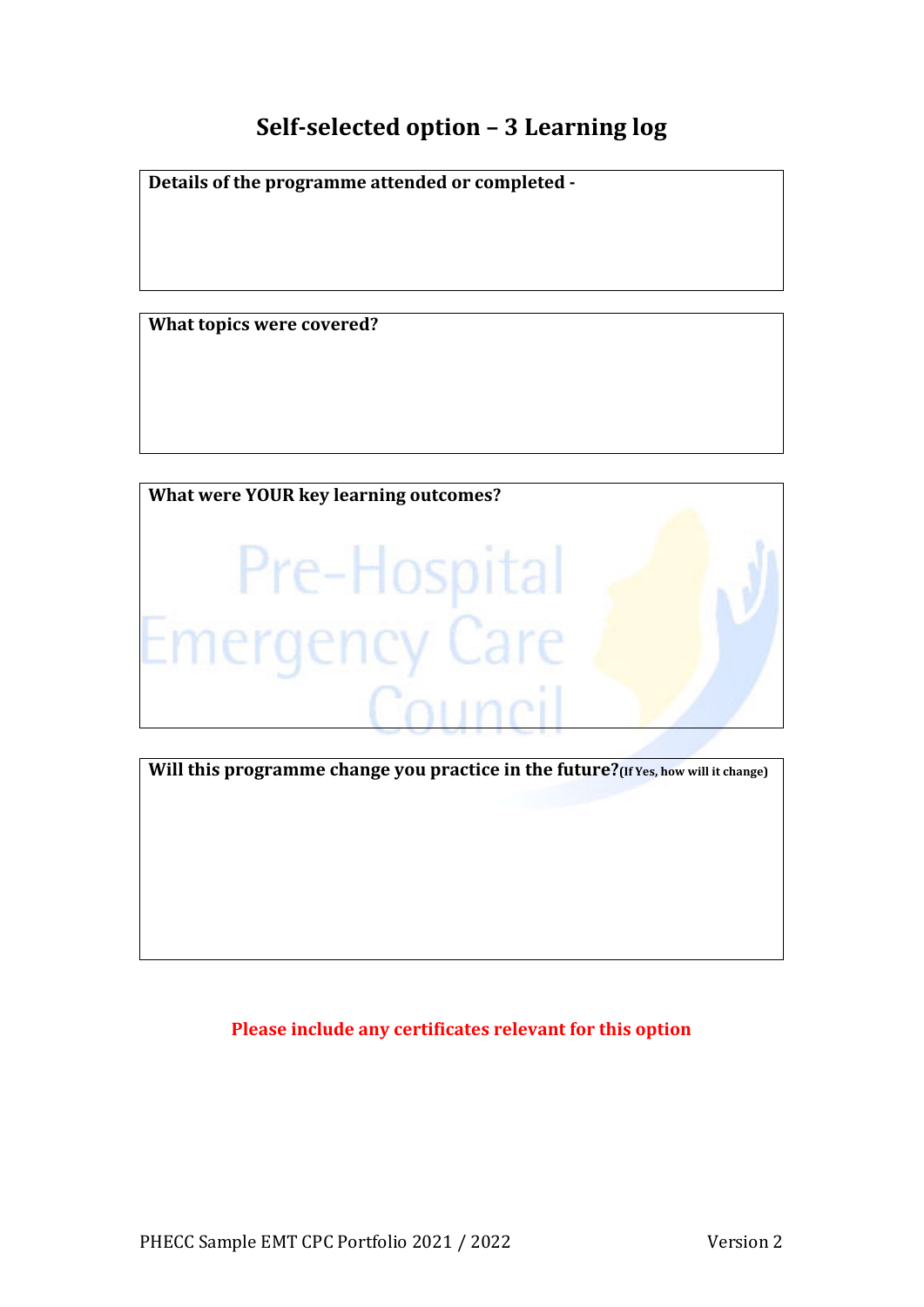#### **Self‐selected option – 4 Learning log**

**Details of the programme attended or completed ‐** 

**What topics were covered?**



**Will this programme change you practice in the future?(If Yes, how will it change)**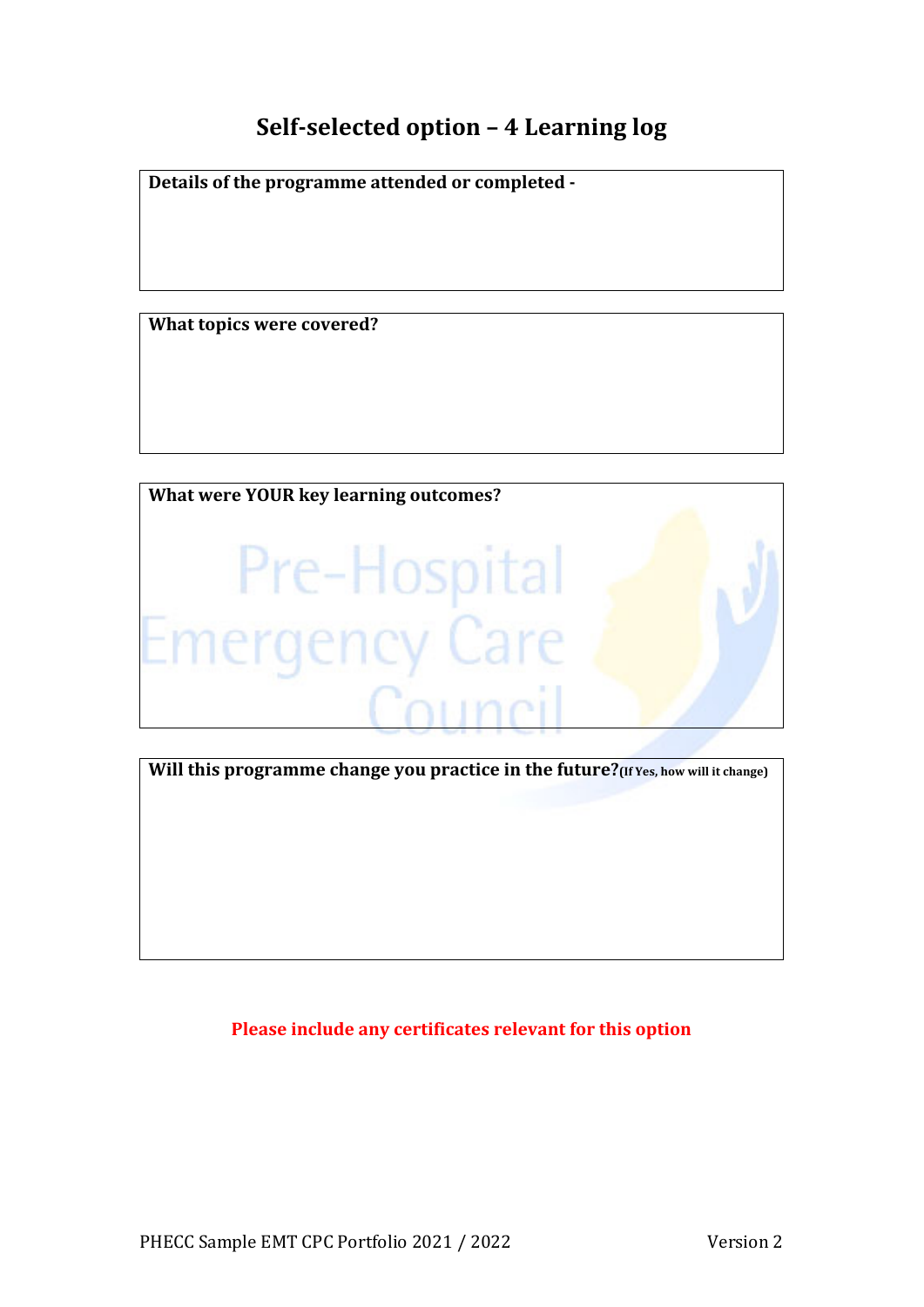**Mentor / Mentee**

#### **and / or**

#### **Lecturer – Tutor – Instructor**

cei **If you have used either of the above in your self‐selected items, please complete the following pages. You may use as many pages as necessary.**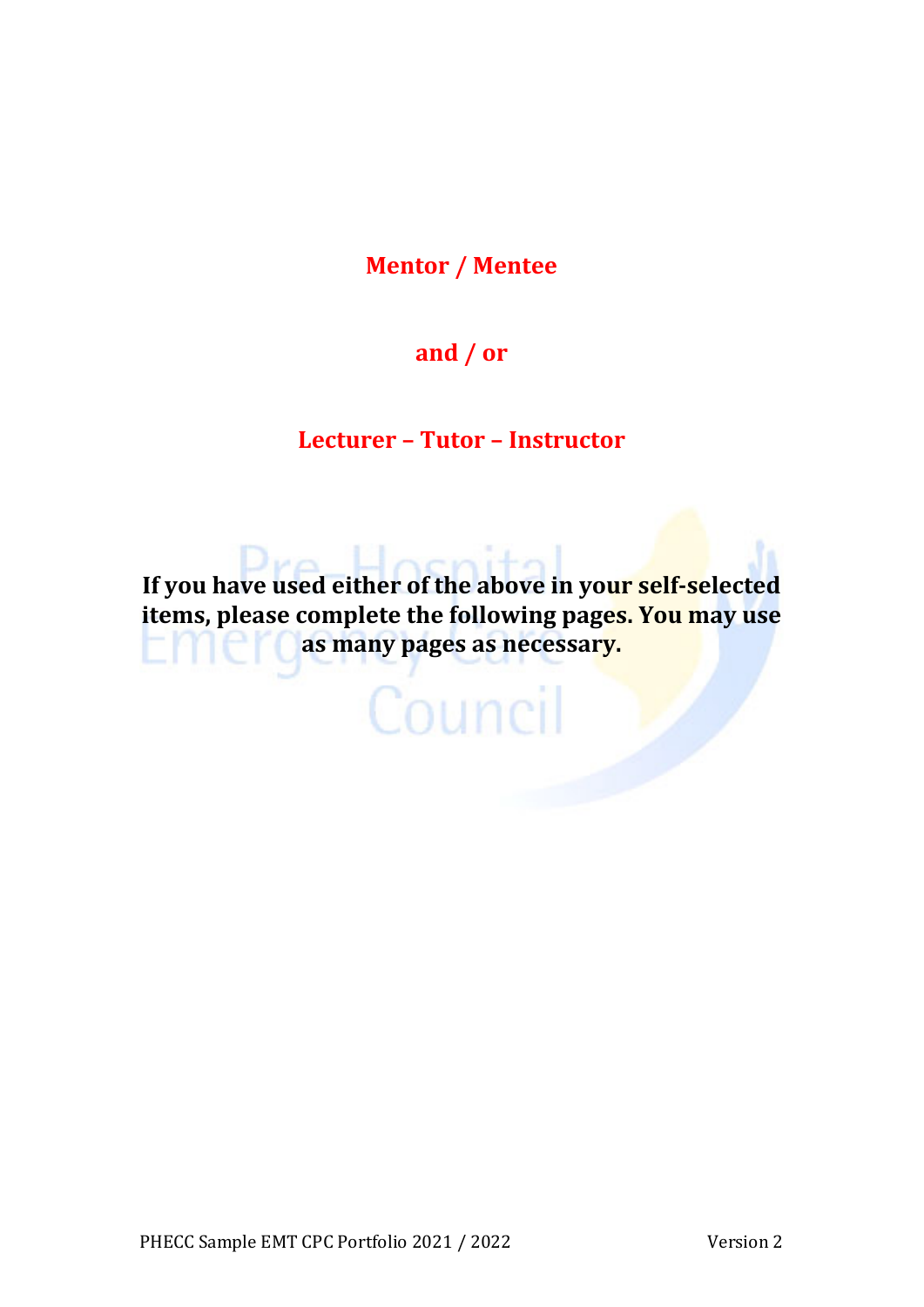#### **Mentoring**

**Who did you mentor? (Name and PIN where applicable)**

**Where, what date and for how long did you provide mentoring?**

**How did you mentor this person? (Describe activities)**

**What did you learn from the student?**

**What changes has mentoring made to you? (In the areas of skill, knowledge and experience)**

Шž

**From this experience, will you change your mentoring process in anyway?**

**Signed by mentee \_\_\_\_\_\_\_\_\_\_\_\_\_\_\_\_\_\_\_\_\_\_\_\_\_\_\_\_\_\_\_\_\_\_\_** 

**Block caps (**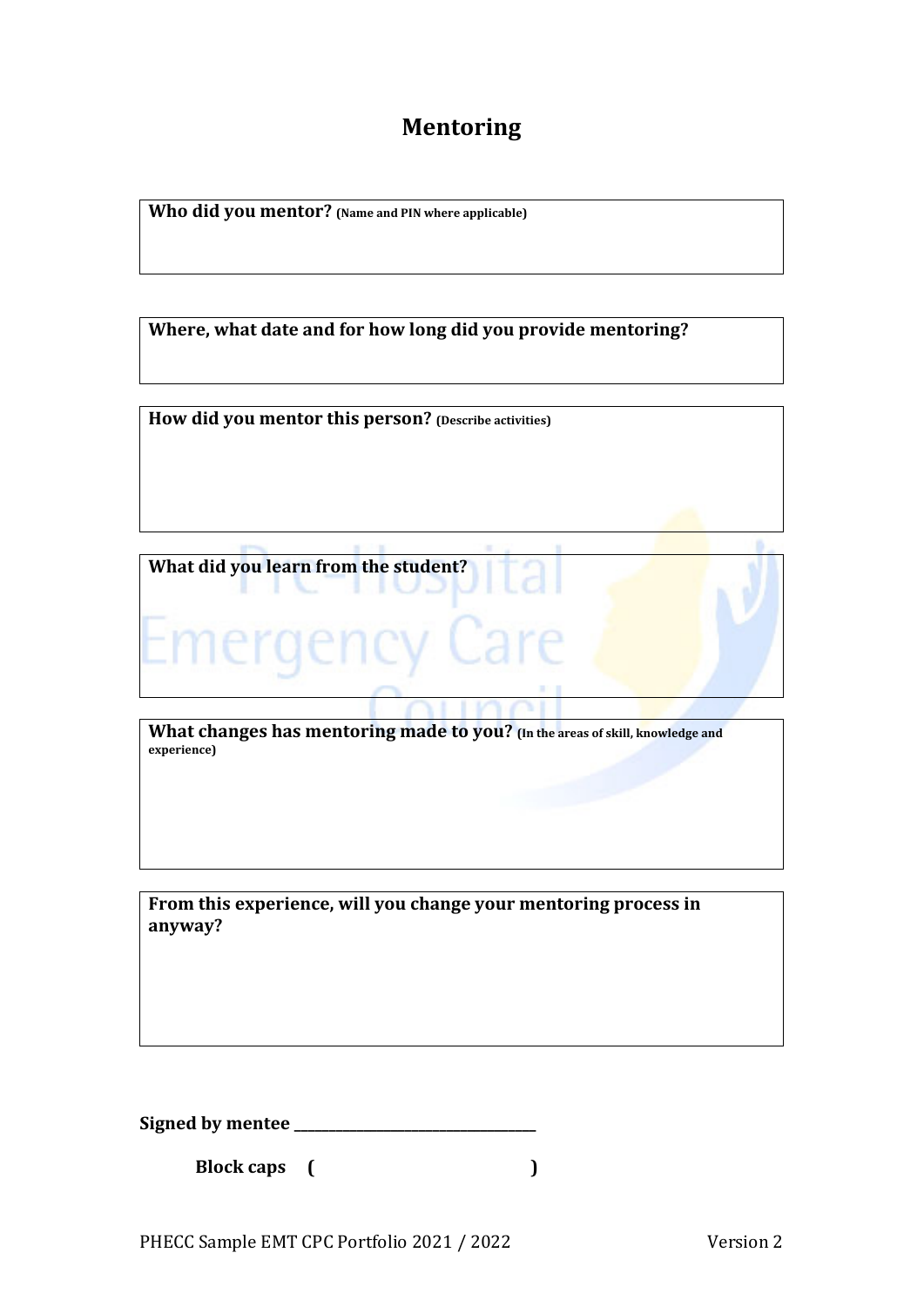**Mentee**

**Who acted as a Mentor to you? (Name and PIN where applicable)**

**Where and what date were your mentored?**

**How long did this mentoring session last?**



**What modifications will you make to your practice arising from this experience?**

| Signed by mentor | PIN |  |
|------------------|-----|--|
|                  |     |  |

**NOTE – Must be a higher clinical level or an Assistant Tutor, Tutor or Facilitator)**

**Block caps ( )**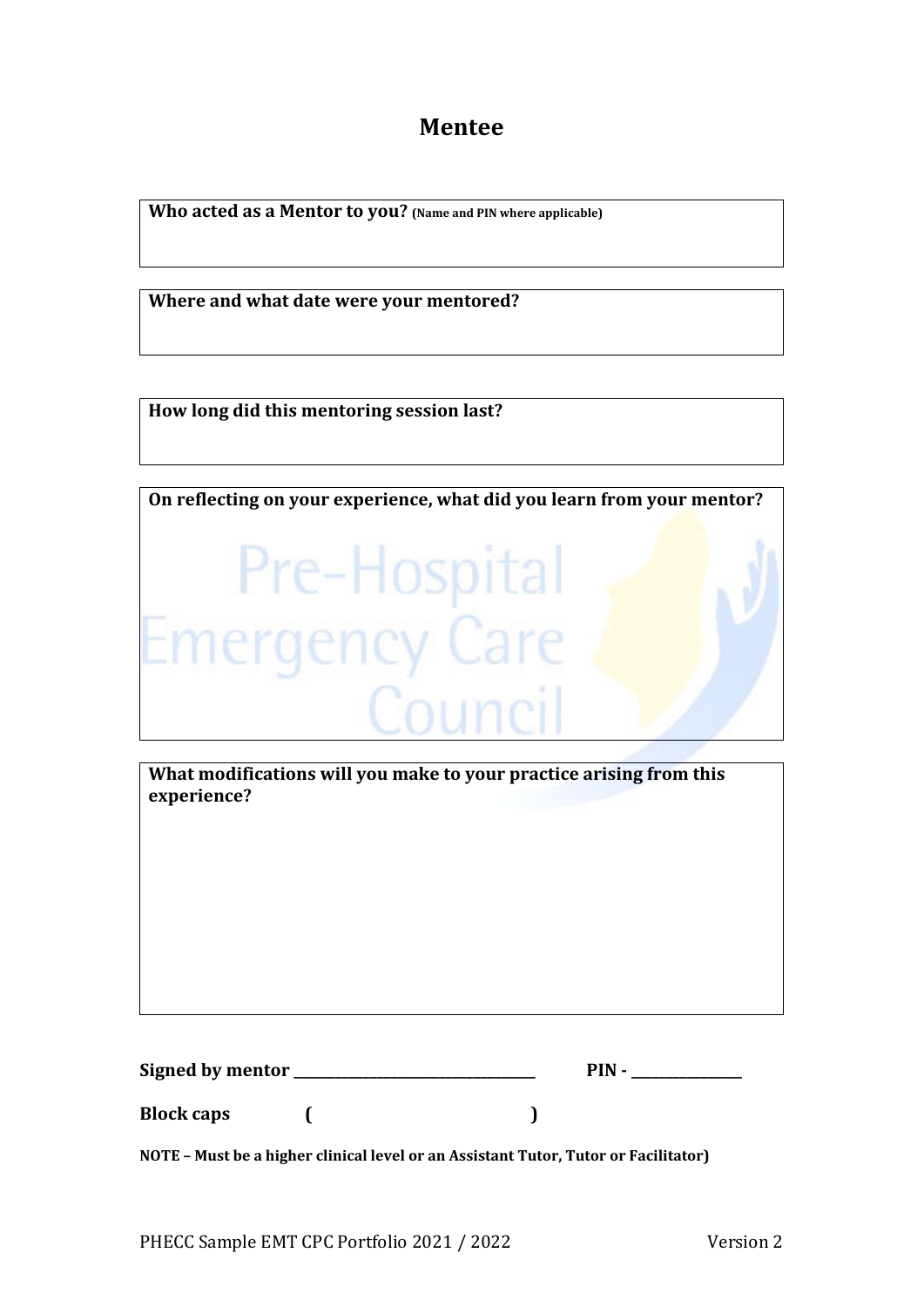#### **Lecturer – Tutor – Instructor**

**Who did you Lecture – Tutor – Instruct?**

**Where and what date did you provide this?**

**How long did your session(s) last?**



**Are there any learning outcomes arising from this?**

#### **Please attach Instructor certificate where applicable and any further documentation to support your instruction.**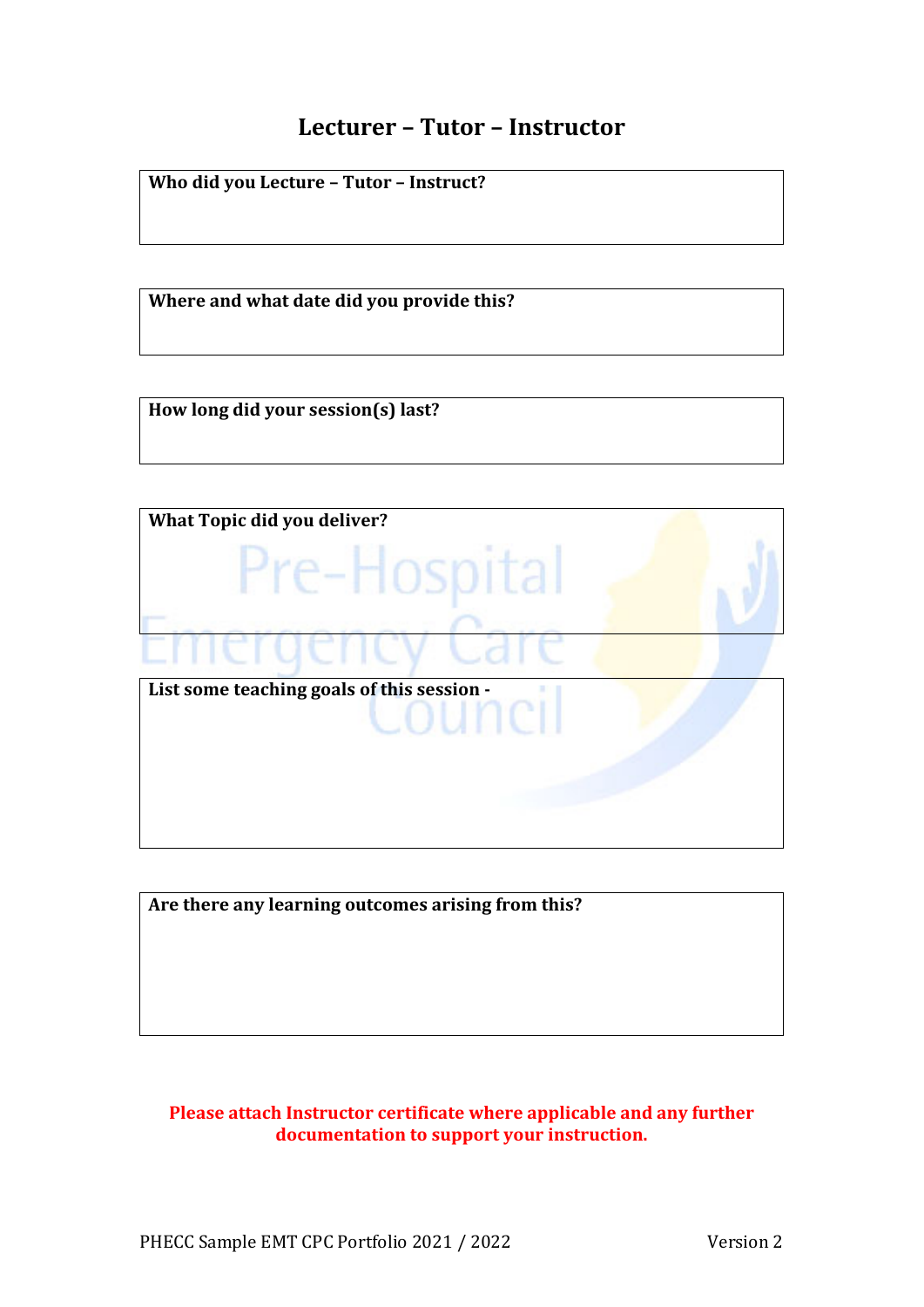#### **Covid 19 Vaccination Patient Contact learning log**

**Number of days as Vaccinator –** 

**Location of vaccination centre –** 

**Total amount of vaccines administered ‐** 

**List and describe, in detail, the training you underwent to perform the role of vaccinator –** 



**While reflecting on your time as a vaccinator, is there any training that you now think should be included for the role?**

**Please reflect on the interactions you had with vaccinators of similar or higher clinical level ‐**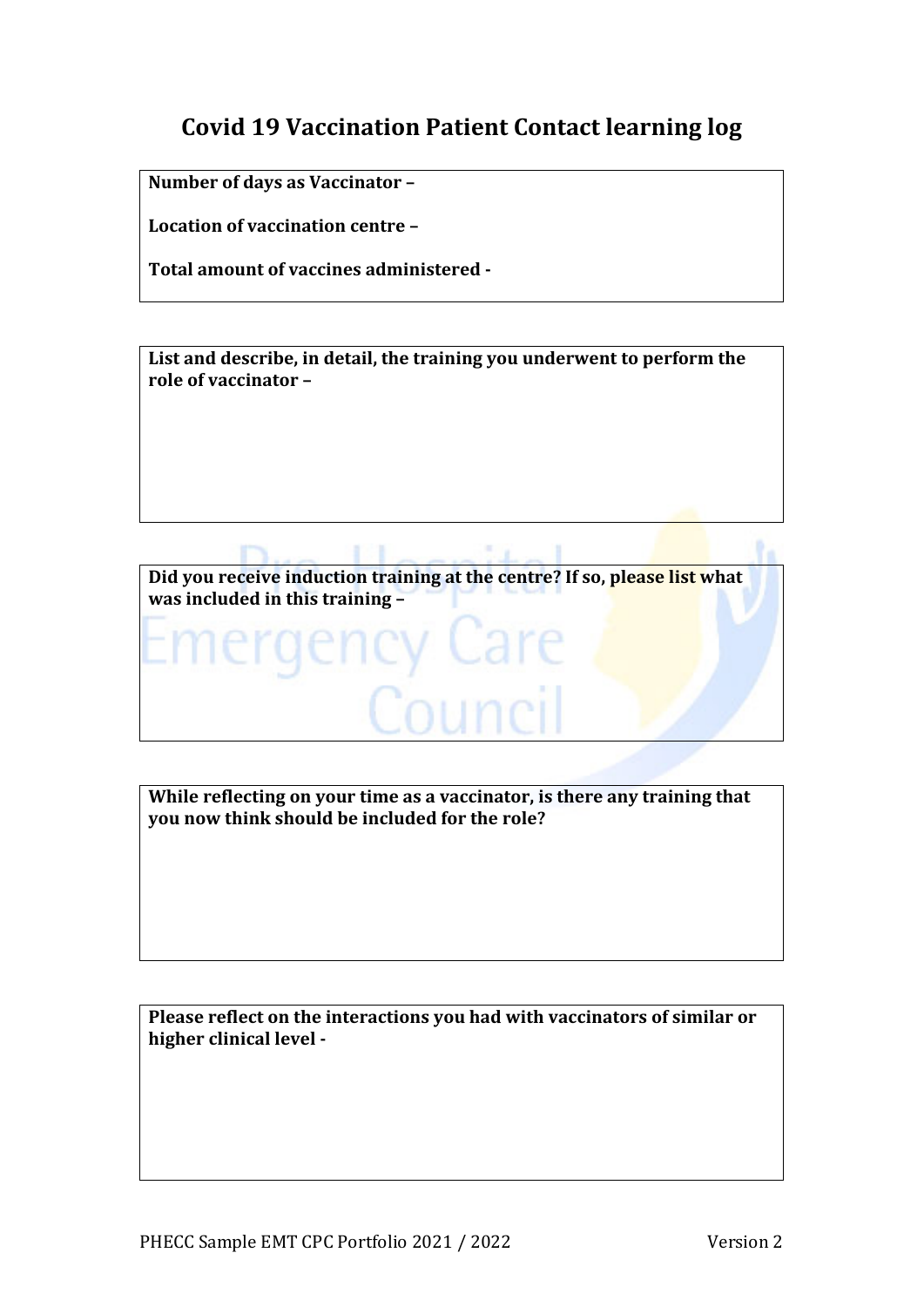#### **Covid 19 Vaccination Patient Contact learning log – Page 2**

**Please reflect on the patient interaction in relation to the patient's thoughts and feelings of receiving the Covid 19 vaccination ‐**

**Did you experience any nervous patients and if so, how did you deal with the delivery in contrast to another patient?**

**Did you experience any patients who had an adverse reaction to the vaccine? If yes, please expand on their reactions and your involvement of their care** –

Pre-Hosp

**Which vaccines did you administer? Please reflect on the differences of each vaccine** -

#### **Please ensure to include a completed vaccinator certificate**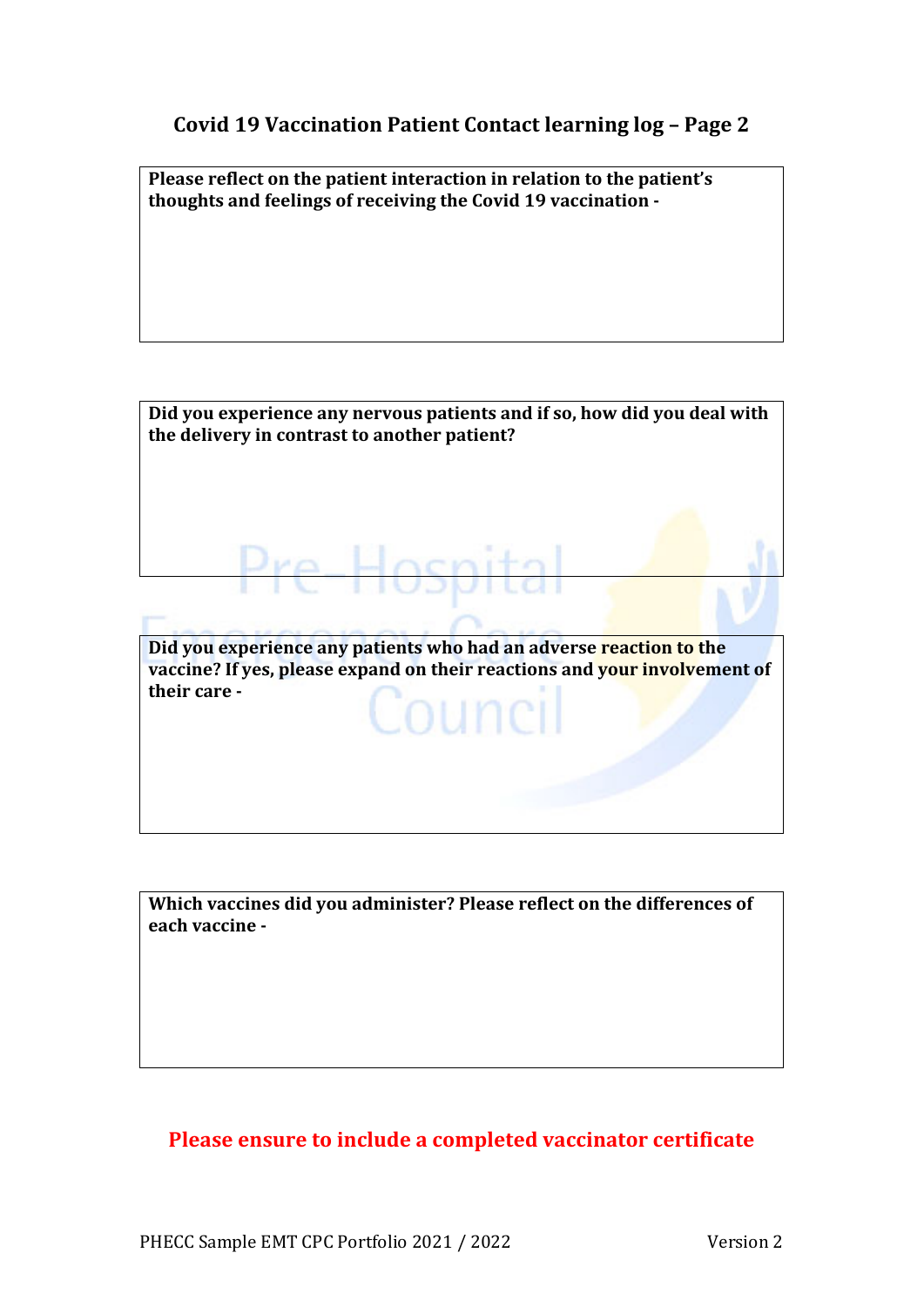#### **Additional information**

**(Please include any relevant additional certificates etc. after this page)**

## Pre-Hospital Emergency Care<br>Council